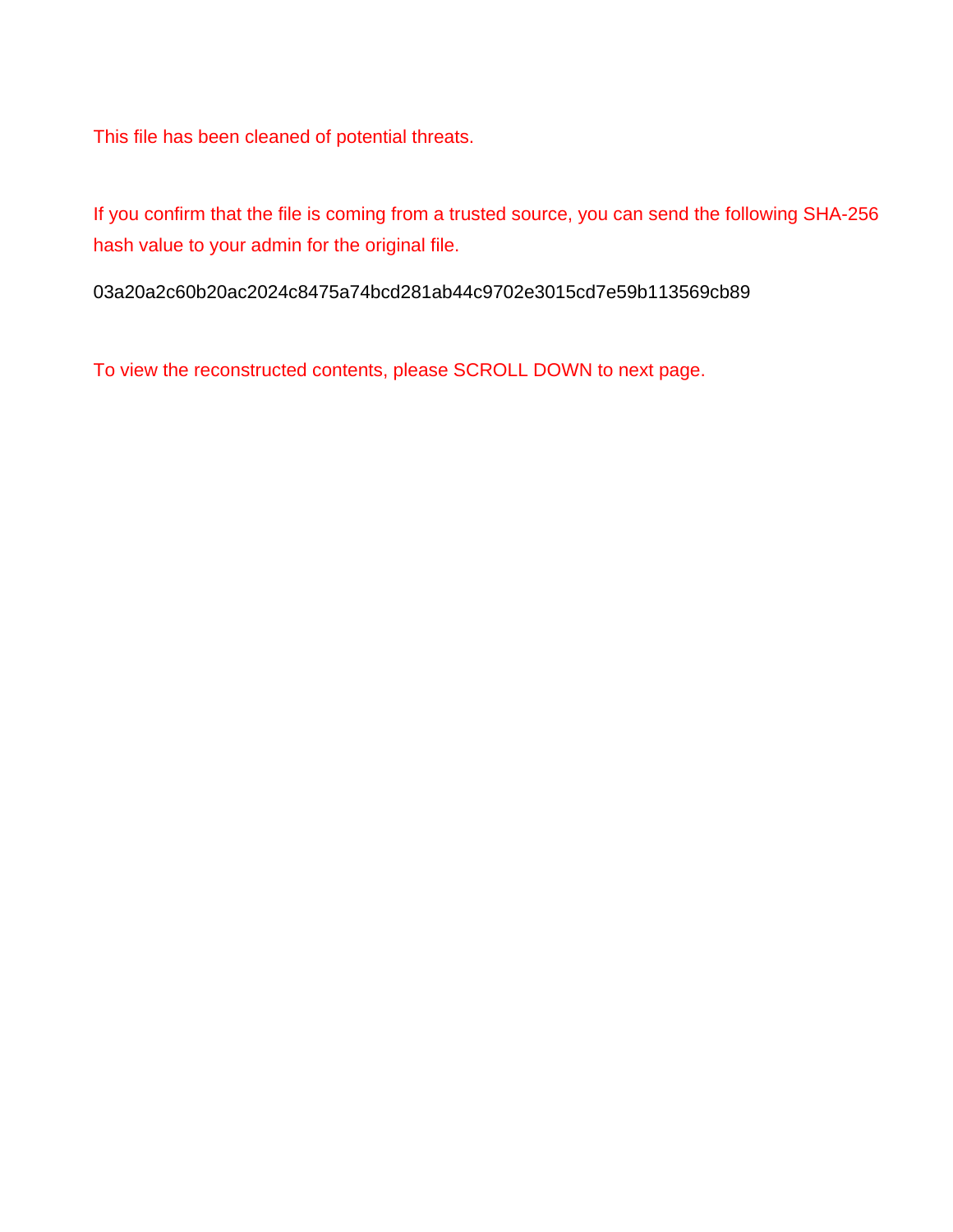**The text that follows is a PREPRINT O texto que segue é um PREPRINT** Please cite as: Favor citar como:

**Fearnside, P.M. 2020. Environmental justice and Brazil's Amazonian dams. pp. 85-126. In: Nicholas A. Robins & Barbara Fraser (eds.),**  *Landscapes of Inequity: The Quest for Environmental Justice in the Andes/Amazon Region.* **University of Nebraska Press, Lincoln, NE, U.S.A. 414 pp.**

ISBN 978-1-4962-0802-6

Copyright: University of Nebraska Press

The original publication will be available from: A publicação original estará disponível de:

University of Nebraska Press 1111 Lincoln Mall Lincoln, NE, 68588-0630 U.S.A. https://www.nebraskapress.unl.edu/university-of-nebraskapress/9781496208026/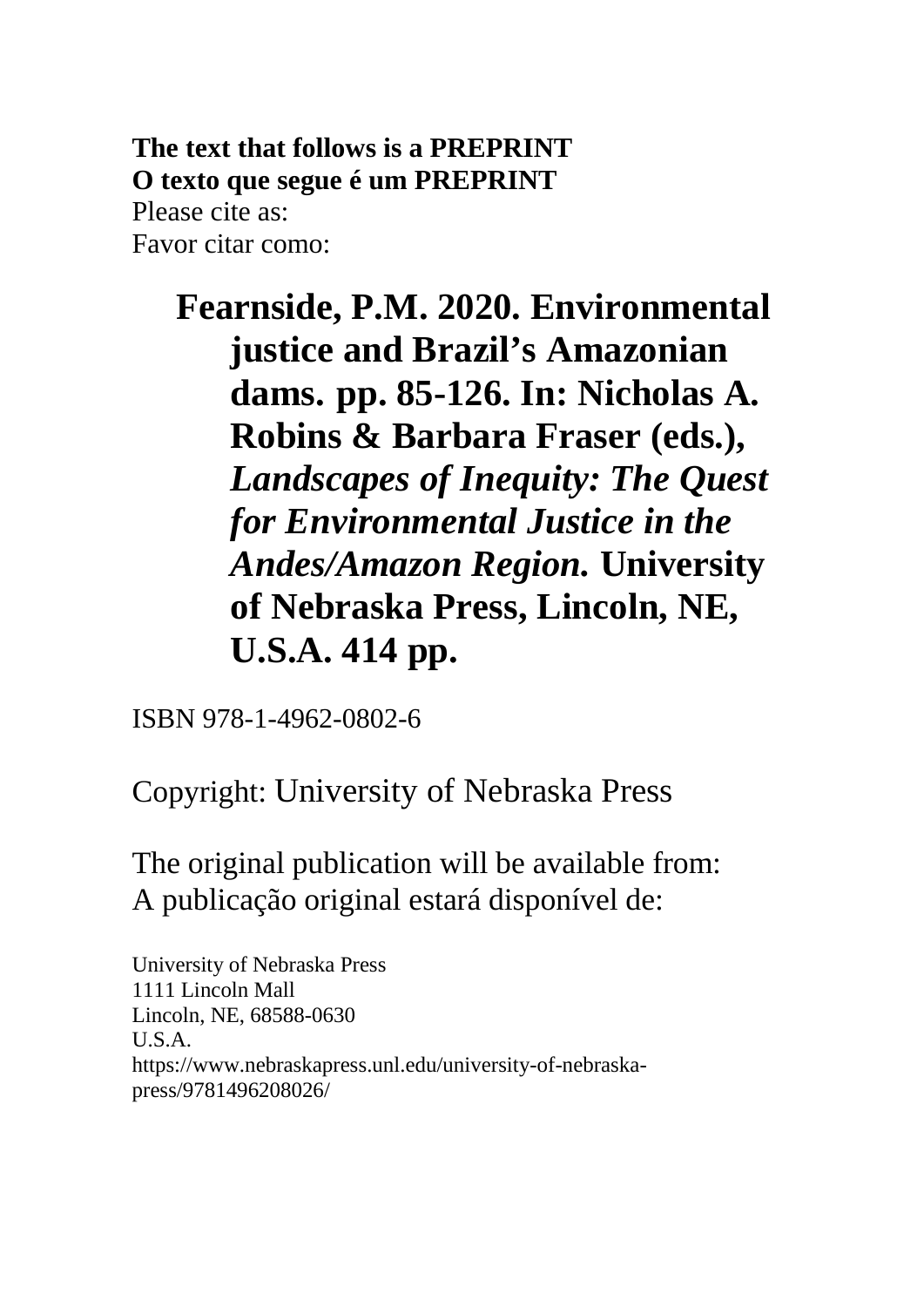# **Environmental justice and Brazil's Amazonian dams**

Philip M. Fearnside

National Institute for Research in Amazonia (INPA), Manaus, Amazonas, Brazil

Contribution for:

*Landscapes of Inequity: The Quest for Environmental Justice in the Andes/Amazon Region.* Nicholas A. Robins & Barbara Fraser (eds.), University of Nebraska Press, Lincoln, NE, U.S.A.

#### **ABSTRACT**:

Brazil's Amazonian dam building has frequently caused social impacts that violate what most people would consider to be basic standards of environmental justice. Brazil's massive plans for future dams imply similar impacts on a wider scale. Dams flood land, displacing local residents, including indigenous peoples and traditional riverside dwellers (*ribeirinhos*). Impacts on fish, including blocking fish migrations, destroy the livelihoods of riverside populations whether or not their land and homes are flooded. Benefits of hydropower accrue mainly to distant urban centers, and part of the power is used for electro-intensive exports such as aluminum that create little employment in Brazil. Examples of existing dams with evident social injustices (among other impacts) include Tucuruí and Balbina (which displaced indigenous peoples as well as destroying fisheries), Santo Antônio and Jirau (which blocked fish migrations that had supported riverside populations in three countries), Teles Pires (which flooded the most sacred site of the Munduruku indigenous people), and Belo Monte (which displaced urban and rural populations, destroyed fisheries and removed 80% of the water flow from a 100 km stretch of the Xingu River that includes two indigenous areas). Planned dams with major social impacts include dams on the Tapajós River that would flood indigenous land and a series of dams on the Xingu River upstream of Belo Monte that would flood vast areas of indigenous land. Although the Brazilian government claims dams upstream of Belo Monte are no longer planned, strong indications suggest that some of these dams, including the largest of them -- Babaquara/Altamira -- are still planned. Many of the scores of other dams planned in Brazil`s Amazon region would have dramatic social impacts, such as the Marabá Dam that would displace a population estimated to number between 10,000 and 40,000 people (mostly *ribeirinhos*). An array of proposed laws and constitutional amendments, including some that have already been passed by Brazil's National Congress, would weaken environmental licensing and facilitate construction of dams regardless of their consequences for environmental justice.

## **Introduction**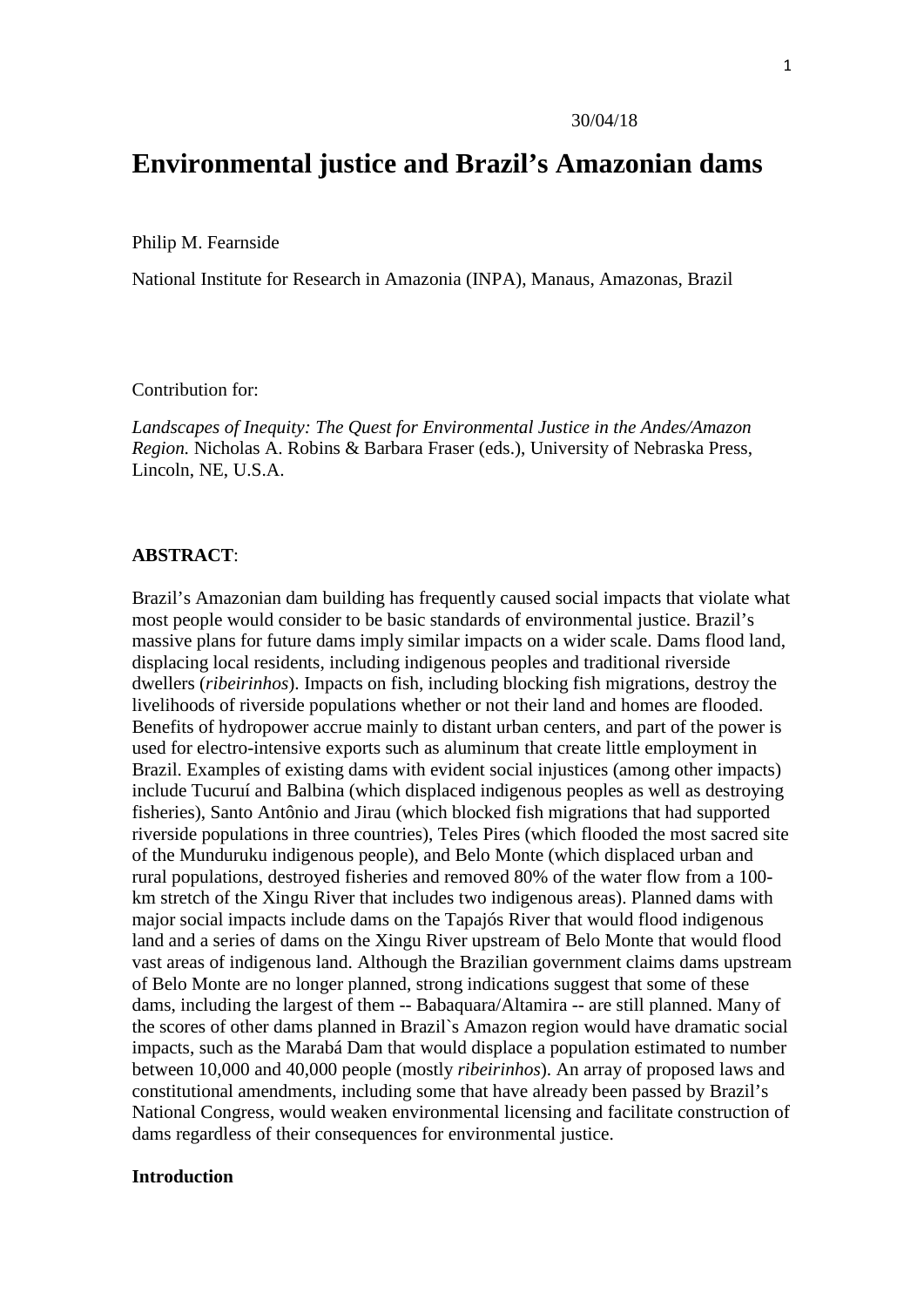"Environmental justice" refers mainly to unequal environmental impacts on human groups based on differences such as race, ethnicity and income. Definitions of both the "environmental" and the "justice" portions of the term are varied and continually evolving (Schlosberg 2007, 2013; Schlosberg and Carruthers 2010). Amazonian dams clearly fall within any definition of the concept. These dams particularly affect those who live along and depend upon Amazonian rivers, in other words, traditional residents such as indigenous peoples and "*ribeirinhos*" (traditional riverside dwellers). Benefits of the dams accrue to urban consumers and especially to industries. The export of electricity in the form of electro-intensive commodities such as aluminum illustrates inequality on an international scale, with Amazonia and its people paying the environmental price for consumption and industrial employment in countries that would themselves no longer accept the impacts of the kind unleashed by these dams.

Amazonian dams (Figure 1) have a history of impacts causing environmental injustice. Part of this is inherent in this energy option: concentrated impacts on riverside residents and indigenous peoples in the Amazonian interior versus diffuse benefits to distant beneficiaries. This aspect is often written off by dam builders with the shibboleth "you have to break a few eggs to make an omelet." Of course, this logic is much easier to apply when the eggs to be broken refer to poor people spread along Amazonian rivers far from the centers of power and political influence.

## [Figure 1 here]

Ironically, one frequently hears discourse from the electrical sector arguing that more dams are needed because millions of Brazilians live without electricity. However, this argument bears little relation to electricity distribution in Brazil. Rural electrification has not been a high priority in government budgets, and recent advance of the "Light for Everyone" (*Luz para Todos*) program represents a minuscule fraction of the country's electricity use, and an even smaller fraction of the portion of the country's electricity that is connected to the national grid and hence to hydroelectric dams. A poignant example of the traditional low priority for rural electrification is the Tucuruí Dam, completed in 1984, where 29 years later 12,000 families around the reservoir still had no access to electricity (*Folha de São Paulo* 2013). High-voltage transmission lines carry most of the dam's power directly to aluminum smelters in Barcarena, Pará and São Luis, Maranhão (e.g., Fearnside 1999). Hydroelectric companies advertise dams by trumpeting astronomical figures for the number of homes that can be supplied with power from the dams. However, most electricity in Brazil is not for domestic use, which accounts for 22-29% of the total depending on the year (e.g., Bermann 2012; Fearnside 2016a). The fact that the largest share of electricity from dams goes to industry is not advertised.

This kind of injustice could be reduced somewhat by better measures to resettle and replace the livelihoods of the displaced people, but the fundamental structure of the injustice is not altered. In addition to this inherent type of injustice, Amazonian dam projects have shown a consistent pattern of human-rights violations and of actions without consideration of social and environmental concerns in general.

Brazil's existing Amazonian dams can be divided into those that were completed or under construction during the country's 1964-1985 military dictatorship and those implanted in more recent times under the current environmental-licensing system, which began on January 23, 1986. The impacts of the earlier dams are often dismissed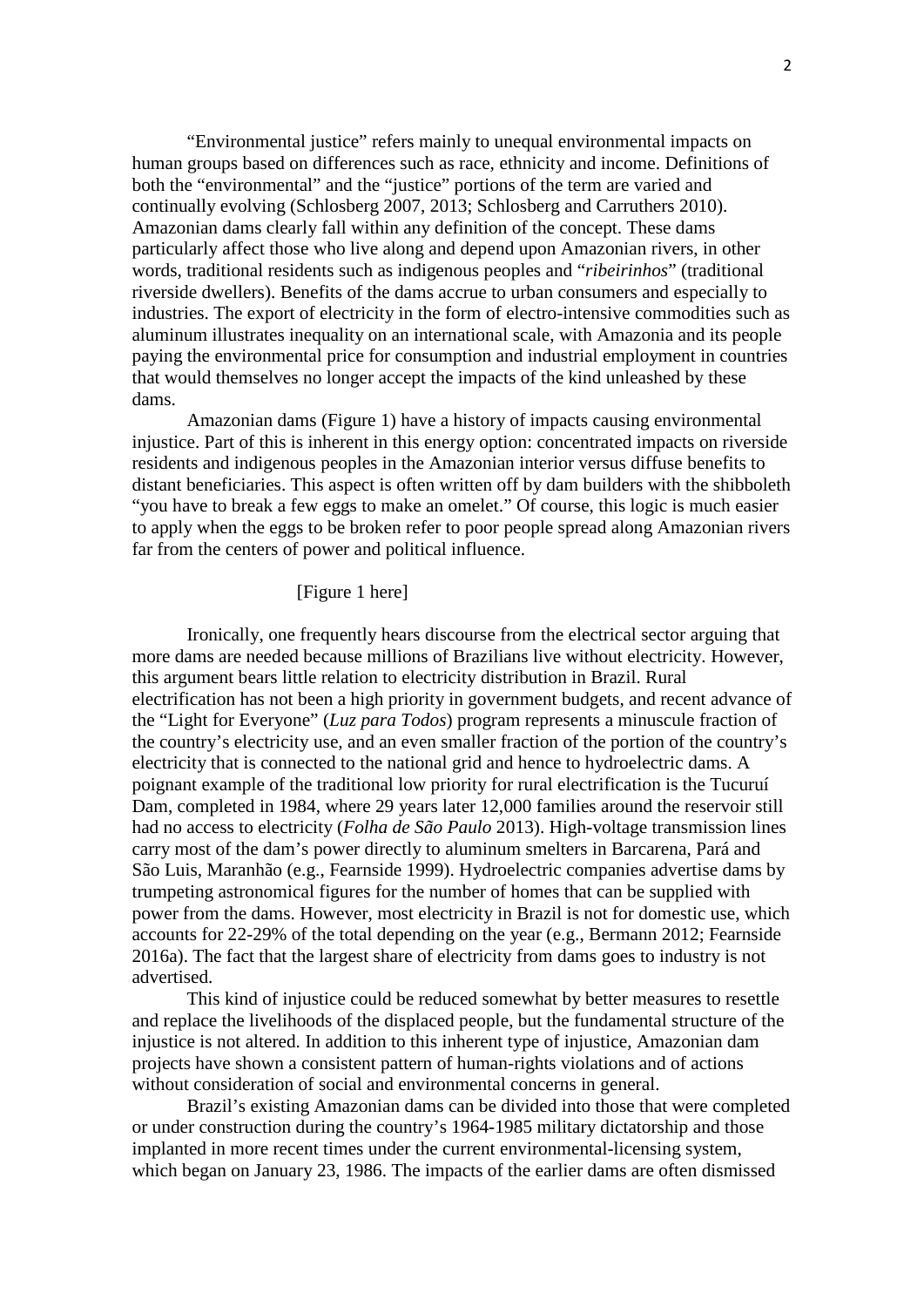by Brazil's electrical sector as irrelevant – mistakes of the past that would not recur today under a democratic government with an environmental licensing system. Unfortunately, these cases are still highly relevant, and the basic structure of decision making has changed little. While decisions are no longer made by a small group of military officers, they are instead made by a small group of officials in the "Civil House" of the presidential office and in the Ministry of Mines and Energy. The real decision to build a dam is made long before the environmental studies are done, and the decision is therefore made with no input on social and environmental impacts even if these considerations were given the importance they deserve. The licensing procedures that follow, such as drafting the Environmental Impact Study (EIA) and holding public hearings, merely legalizes the dam project, with the maximum effect being suggestions for alteration of mitigation programs and minor adjustments in design rather than the existence of the project as such.

#### **Amazon Dams and Decision Making**

Brazil's Amazon dams have a notoriously poor record as examples both of rational decisions on building infrastructure and of governance before, during and after the dams are built. Dams initiated during Brazil's 1964-1985 military dictatorship, such as Tucuruí (Fearnside 1999, 2001; Magalhães et al. 1996), Balbina (Fearnside 1989; Rodrigues and Fearnside 2014) and Samuel (Fearnside 2005a) provide examples that are still highly relevant today. During the military dictatorship environmental studies were done, although not under the current system of federal licensing that began in 1986 (with works in progress such as Balbina and Samuel being exempted). These environmental studies were done while the dams were under construction, the decision to build them having been made years earlier.

The record has not improved much since implementation of the current licensing process and since the advent of guarantees for the environment and human rights included in Brazil's 1988 constitution (Brazil, PR 1988). The inadequacy of the initial decision-making, the environmental licensing and the subsequent mitigation measures are manifold in the cases of the Santo Antônio Dam (reservoir filled in 2011) and the Jirau Dam (filled in 2013), both on the Madeira River (Fearnside 2013, 2014a, 2014b, 2015a). Licensing was approved over the formal objections of the technical staff of the Brazilian Institute for the Environment and Renewable Natural Resources (IBAMA) (Deberdt et al. 2007; see Fearnside 2014c). South America's richest inland fishery has been destroyed and conflicts with the thousands of displaced fishermen and women continue. The murder case of the outspoken leader of one of the fishing cooperatives remains unsolved: the body of Nilce de Souza Magalhães, known as "Nicinha," was found weighted down with rocks at the bottom of the Jirau Reservoir (e.g., Aranda 2016; Toledo 2016).

In the case of the Belo Monte Dam, on the Xingu River, licensing was approved over the formal objections of IBAMA's technical staff (Brazil, IBAMA 2009, 2010) by replacing the head of the agency (see Fearnside 2012). Impacted indigenous people were not consulted, a violation of International Labor Organization Convention 169 (ILO 1989) and Brazilian Law No. 5051 of April 19, 2004 (Brazil, PR 2004). This resulted in over 20 legal suits still awaiting judgment despite the dam's having been allowed to continue to completion on the strength of a one-person decision by the then head of Brazil's Supreme Court (International Rivers 2012a). Post-construction mitigation has been disastrous by any measure (see Fearnside 2017a,b; Magalhães and da Cunha 2017; Villas-Bôas et al. 2015). Fishing populations lost their livelihoods in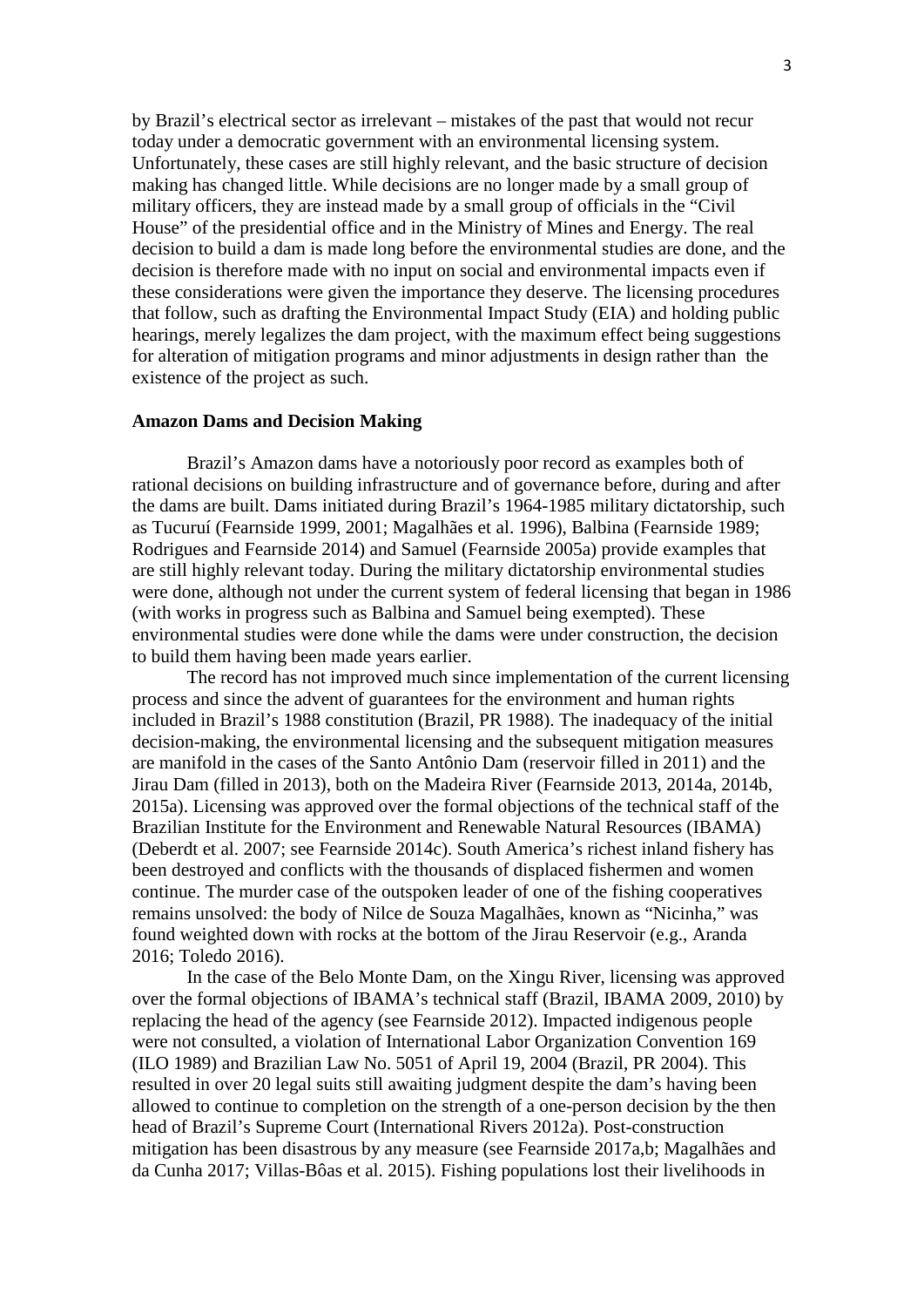the reservoir area and in a 100-km "reduced flow" stretch below the main dam, a stretch that includes two indigenous lands plus an area fished by a third indigenous group that resides in a tributary. The 2001 murder of dam-opposition leader Ademir Albeu Federicci, known as "Dema," remains unsolved (e.g., Switkes 2001).

The Tapajós River Dams have followed a similar path (Fearnside 2015b,c; Alarcon et al. 2016; Nitta and Naka 2015; de Sousa Júnior 2014). The Teles Pires Dam, filled in 2015, flooded the Sete Quedas rapids, which was the most sacred site of the Munduruku indigenous people who live along the Tapajós (e.g., Branford and Torres 2017a). The São Manoel Dam, under construction since 2014, is only 700 m from the Kaiabi Indigenous Land and has provoked a series of conflicts (e.g., Branford and Torres 2017b). In 2012, Federal Police invaded a Kaiabí village and opened fire on the population, killing Adenilson Kirixi Munduruku (see Forest Comunicações 2016; Silva 2012; Sposati 2012). The proposed São Luiz do Tapajós Dam would flood part of the Sawré Mubyu area inhabited by Munduruku indigneous people (see Fearnside 2015b). The licensing process for the dam was "archived" by IBAMA in 2016 because of this, although the protection this affords is fragile given the frequent replacements of the head of IBAMA and the Minister of Environment (see Fearnside 2016b). São Luiz do Tapajós continues in ELETROBRÁS plans, although its public visibility has diminished because its expected time for construction has now extended beyond the 2026 limit for the current 10-year plan (Brazil, MME 2017, Chapter 3, 61). However, the President of ELETROBRÁS gave a speech on November 30, 2016 indicating that the agency's plans still include the São Luiz do Tapajós Dam despite the licensing having been archived by IBAMA (Nunes and Neder 2016). These plans suggest that those in power expect the environmental licensing system as a whole to be scrapped by the National Congress.

## **Planned Dams**

Many of the officially planned dams in Brazilian Amazonia have evident impacts. For example, the Marabá Dam, which is considered to be "in execution" by Brazil's Program for the Acceleration of Growth (Brazil, MP 2017), would displace tens of thousands of people (with estimates as high as 40,000), mostly traditional riverside dwellers known as "*ribeirinhos*" (see Rodrigues and Ribeiro Júnior 2010).

Some of the greatest impacts would result from "unofficially planned" dams, these being dams that have featured in past official plans but that currently have disappeared from publicly announced plans. One is the Babaquara Dam (renamed the "Altamira" Dam but best known by its original name), which is one of six dams in the Xingu River Basin that were long planned to store water upstream of Belo Monte in order to run the 11,000 MW of installed capacity in Belo Monte's main powerhouse during the low-flow season (e.g., Sevá Filho 1990; Fearnside 2006). The natural river flow is insufficient to turn even one of the 20 turbines in the main powerhouse for three months of the year and is sufficient for only a few turbines for several other months (Fearnside 2017c). Climate change (Ângelo and Feitosa 2015; Margulis and Untersell 2017; Sorribas et al. 2016) and deforestation (Stickler et al. 2013) are projected to reduce Belo Monte's power output substantially. Even without these impacts on the Xingu River's future flow, this dam would be financially unviable without the massive subsidies it has received from Brazilian taxpayers through the National Bank for Social and Economic Development (BNDES). Only these subsidies, combined with political pressure, were sufficient to induce a consortium of companies to invest in the dam (Rojas and Millikan 2014). BNDES financed 80% of the construction cost with loans at 4% annual interest, while the federal government finances itself selling bonds at 10%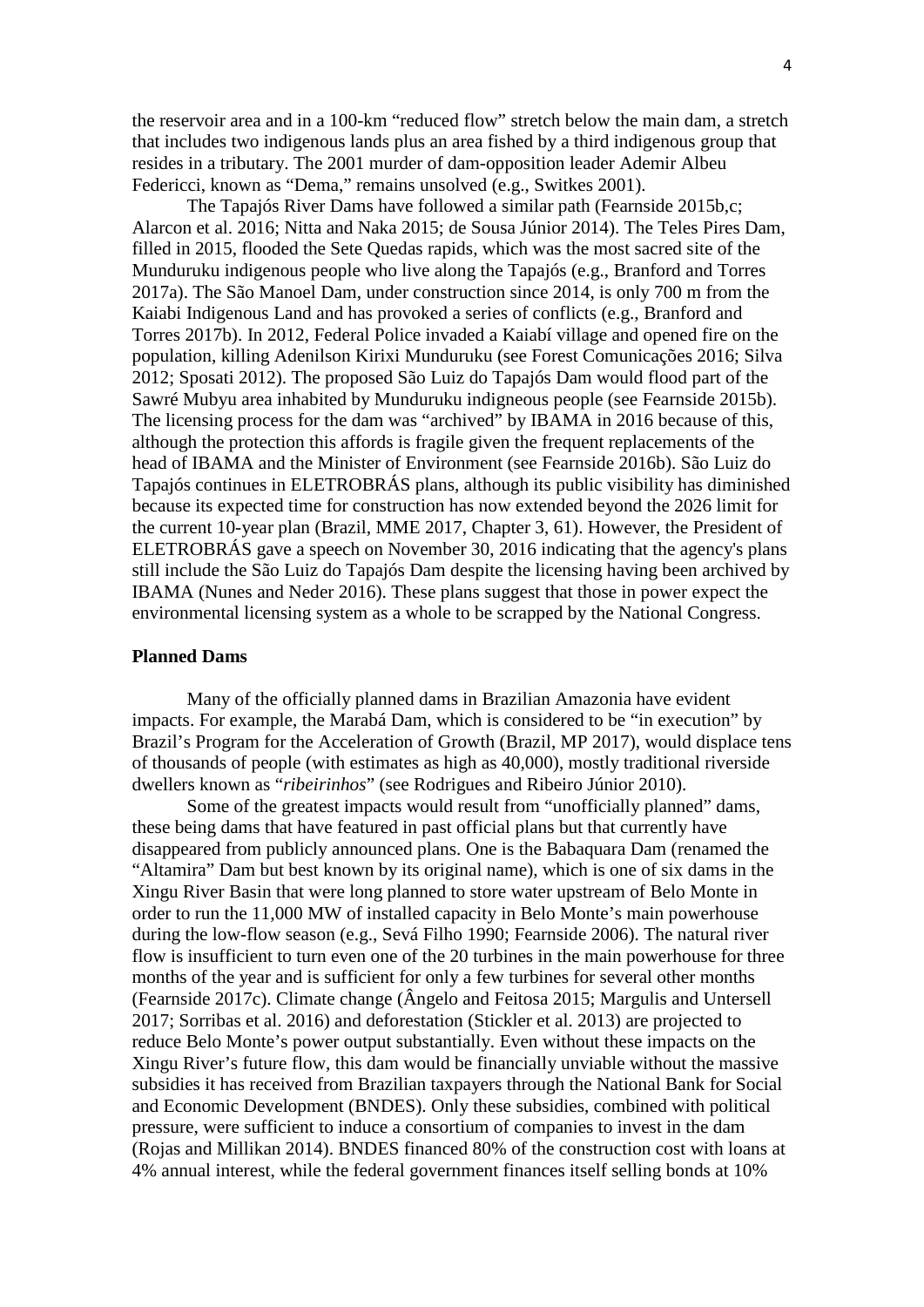annual interest (Leitão 2010). Funds from taxpayers in Europe and North America have also contributed through World Bank "development policy loans" (DPLs) to BNDES (see BIC 2009; Fearnside 2017a).

The financial unviability of Belo Monte without the upstream dams is a strong indication that at least the Babaquara/Altamira Dam continues as part of the real plan (see Fearnside 2017c). The Belo Monte Dam by itself defies basic economic logic (e.g., de Sousa Júnior and Reid 2010; de Sousa Júnior et al. 2006; Fearnside 2006). Other indications include the history of plans for the number of turbines to be installed in Belo Monte, with installed capacities half of the current 11,233 MW total capacity having been considered in 2003 (Pinto 2003), which would be more compatible with operation assuming an unregulated river flow, but the plans later returned to having the main powerhouse with the 11,000-MW design that had originally been planned during the period when the intention to build the upstream dams was publicly admitted. Another indication that Babaquara/Altamira continues in undeclared plans was the 2013 announcement by then-President Dilma Rousseff of a switch in policy to favor dams with "big reservoirs" rather than run-of-river dams like Belo Monte, a policy change that was confirmed by the current presidential administration in 2016 (Borges 2013, 2016; Fearnside 2017d). The Xingu River is the obvious place that had been planned for development with large storage dams.

The Chacorão Dam on the Tapajós River is a case with strong similarity to Babaquara/Altamira as an "elephant in the room" that is absent from official discussions. Chacorão would flood 11,700 ha of the Munduruku Indigenous Land. This dam no longer appears in official plans for hydropower, but the Tapajós Waterway (*hidrovia*) that is planned to carry soybeans from northern Mato Grosso to ports with access to the Amazon River continues to be a government priority, and the barges would not pass the Chacorão rapids without the dam (Brazil, MT 2010; Fearnside 2015c).

## **Obstacles to Environmental Justice**

#### *The current decision-making system*

The presumption that what is forbidden by Brazil's laws or by the constitution will simply not happen in real life is very naïve. After all, the Belo Monte Dam was well described by the Federal Public Ministry (public prosecutors charged with defending the people's interests) in Belém as "totally illegal" (Miotto 2011) but it now stands on the Xingu River as a concrete fact.

The current decision-making system in Brazil represents a major obstacle to incorporating concerns for environmental justice into government planning and policy. Decisions to build dams and other infrastructure that provoke obvious injustices are overridden by the influence of political donations and outright corruption from parties with financial interests in the projects. In 2013 Brazil's Supreme Electoral Court (TSE) released data for the first time on political donations, indicating that in the previous ten years the top four donators were large construction companies that build dams in Amazonia (Gama 2013). The Belo Monte Dam provides a well-documented example, where those on both the paying and receiving end have made affidavits affirming both legal and illegal "donations" (*Amazonas em Tempo* 2015; do Amaral 2016). The Santo Antônio Dam on the Madeira River also yielded illegal campaign donations to the ruling political party according to confessions by the Odebrecht construction firm (Francis 2017).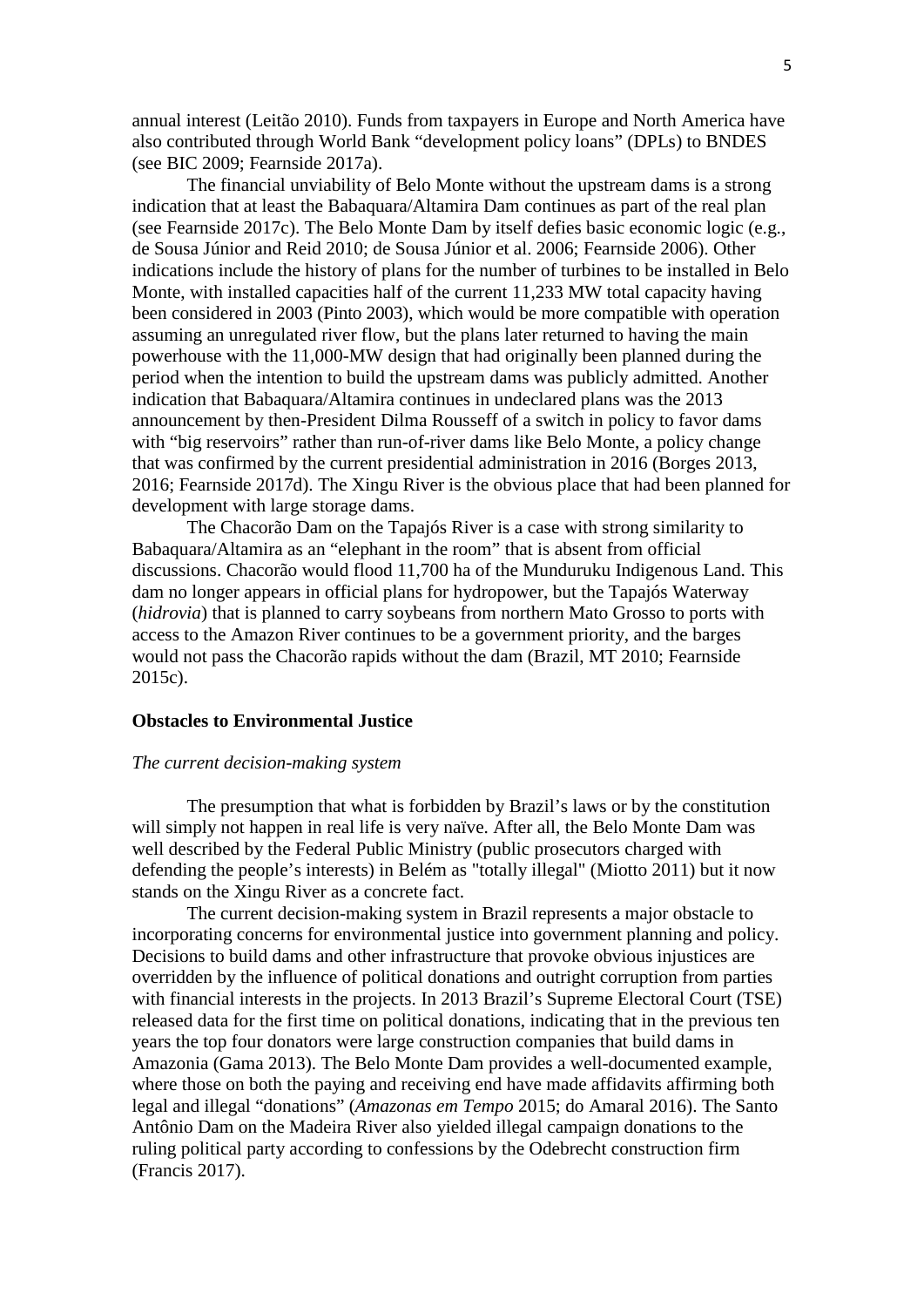The decision-making system also tends to ignore environmental justice concerns because the real decisions on infrastructure and other major projects are made by a handful of people before information on environmental and social impacts has been collected, and usually before any public discussion of the projects in question. The system needs to be reformed to have information collection and public discussion before the real decisions are made.

Brazil's environmental licensing system is another impediment. Licensing should not be confused with decision-making: in practice, the current licensing system essentially serves to ratify what has already been decided on political grounds. The licensing allows alterations in mitigation and compensation requirements and the addition of small changes in construction plans, but virtually never extends to questioning the wisdom of the project's existence.

### *Erosion of environmental licensing*

Federal licenses are required for major infrastructure projects such as large dams. However, various trends are eroding the influence of this requirement. One is a trend to decentralization of licensing, transferring progressively more authority from the federal level to the state level. As compared to the federal government, the state governments are more directly influenced by local economic and political interests and are less subject to scrutiny by the press or by environmental non-governmental organizations. An example is the redefinition of a "large" dam in Brazil in 2004: prior to that year all dams with 10 MW or more of installed capacity were considered "large" and required to have a federal license, but this limit was raised to 30 MW, creating a class of dams between 10 and 30 MW called "PCHs," meaning "small hydroelectric centers," that require only a state license. Dams of this size have substantial impacts, and they are being built by the hundreds with little public visibility. Because state licenses are much cheaper and faster to obtain than federal ones, there is often a tendency for hydroelectric companies to invest in multiple PCHs rather than in a "large" dam when the choice exists.

Another tendency weakening licensing is to accelerate the approval process, often irrespective of the completeness of the information or of the compliance of the project proponent with demands that may have been made by the environmental agency. One example of a measure to accelerate approvals was a June 2017 change in IBAMA's procedure for granting pay bonuses to its technical staff. Previously bonuses were granted on the basis of the number of technical opinions (*pareceres*) produced, a policy that introduces a motive for staff to accelerate the approval process even if corners are cut. The 2017 change creates an even stronger bias, by only granting the bonus if the technical opinions are favorable, not if they recommend against approving a project (see Borges 2017a).

Political pressure on top environmental officials to approve high-priority hydroelectric projects has been common, as in the cases of the Santo Antônio, Jirau and Belo Monte dams (Fearnside 2014c, 2017a,b). In all of these cases government prosecutors threatened the individual technical staff members in the licensing department of IBAMA with prosecution for "bad faith" in recommending against approval of the licenses (AGU 2011, 2012). As a measure to minimize such threats, the signatures of the technical staff no longer appear on the technical opinions, such as the opinion recommending against approval of the São Manoel Dam (Brazil, IBAMA 2017; see Fearnside 2017e).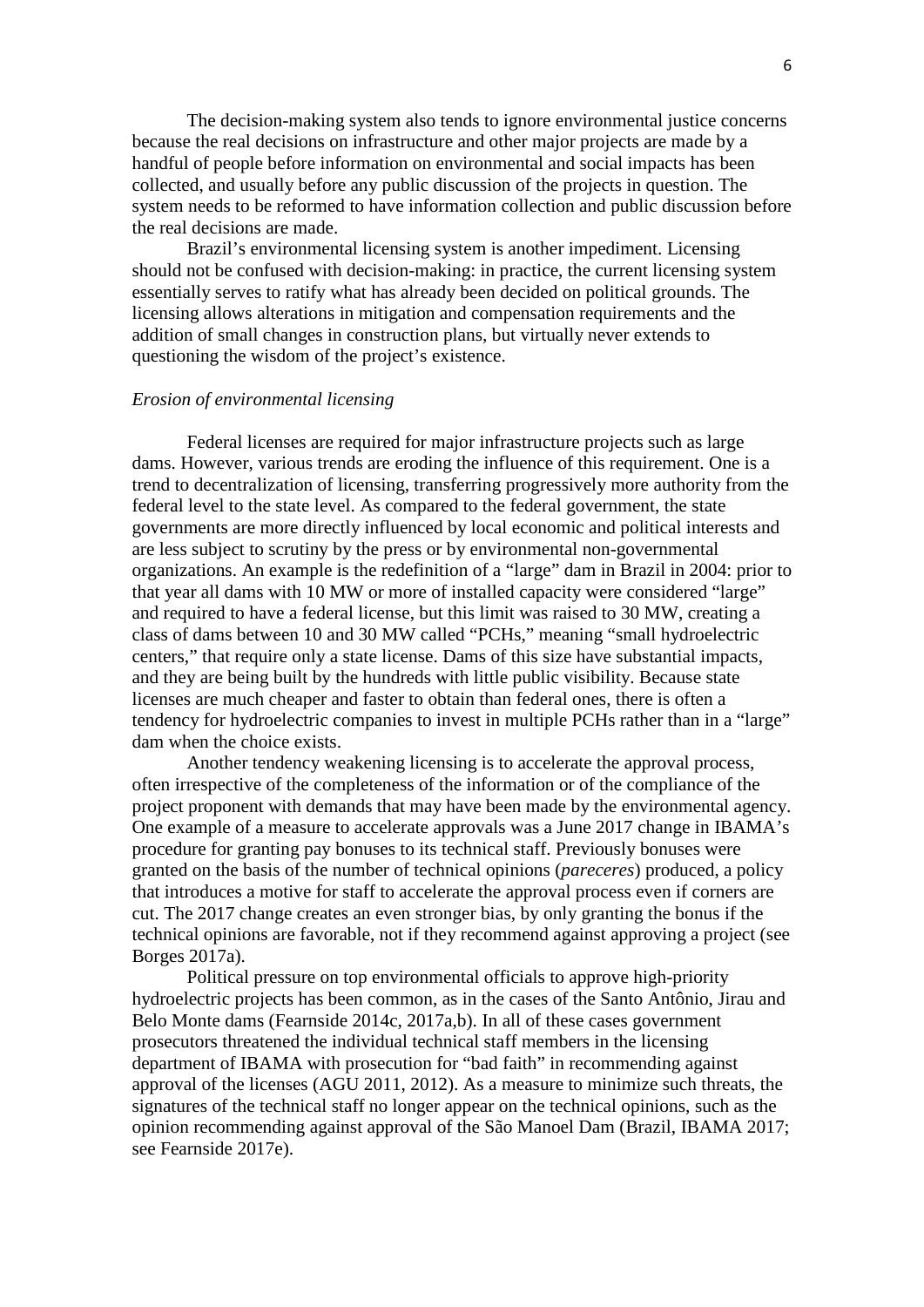#### *Strategies to evade control*

One of the strategies of dam-building interests to obtain approval of dams with severe environmental-justice impacts is to deny the existence of plans for these dams until approval is obtained for other dams in a complex of projects on the same river. The Babaquara/Altamira Dam on the Xingu River and the Chacorão Dam on the Tapajós River are examples of this, where public denial of plans appears to be "disinformation," or a deliberate spreading of false information (Fearnside 2017c). Another is the Cachoeira Riberão Dam on the Madeira River (also known as the "Guajará Mirim" or the "Binacional" Dam). In 2006 while preparations were underway for the Santo Antônio and Jirau Dams, the head of the Oderbrecht construction firm in Porto Velho told this author that Odebrecht staff were forbidden to discuss Cachoeira Riberão until the other dams were approved.

Another strategy is to simply not divulge plans for controversial dams. In December 1987, ELETROBRÁS released its 2010 Plan (after the plan had leaked into the public domain). This document presented dams to be built by the year 2010, but also included a list of planned large dams irrespective of the expected year. A total of 79 large dams were listed for the Legal Amazonia region (Brazil, ELETROBRÁS 1987; see Fearnside 1995). This includes five dams in the Xingu basin upstream of Belo Monte (which was then known as "Kararaô")(see Fearnside, 2006). A storm of criticism of the dam plans ensued, and ELETROBRÁS has never again released information on planned dams without being limited to a relatively short timeline, such as the ten-year plans and occasional reports for longer periods (20 or 30 years).

Dams that have vanished from the announced plans can resurge years later. An example is the Cachoeira Porteira Dam planned on the Trombetas River. Environmental were prepared (Brazil, ELETRONORTE 1988). *Quilombos* (communities of descendants of escaped African slaves) would be affected (e.g., Farias 2014), and this may explain why the dam vanished from official plans. *Quilombolas* (members of *quilombo* communities) have the same rights as indigenous peoples in accord with Brazil's current Constitution (Brazil, PR 1988). The ease with which the Belo Monte Dam gained congressional approval appears to have encouraged dam plans that impact *quilombolas* and indigenous people (Fearnside 2017a,b). In addition to *quilombolas*, the Cachoeira Porteira Dam would other communities of traditional *ribeirinhos* and Brazilnut gatherers, among other impacts (Teixeira 1996, 253-317). Amazonia's largest turtle breeding beach is located downstream of the dam (e.g., Eisemberg et al. 2016). The Cachoeira Porteira Dam has recently reappeared in official plans (e.g., CPISP 2014).

Projects such as these are known as "vampire projects" because, like a vampire asleep in his coffin, they can rise up later. Like vampires that can only be killed with a stake through the heart, these projects are very hard to cancel definitively. A major case that appears to have become a vampire project is the São Luiz do Tapajós Dam. The dam would flood part of the Sawre Muybu indigenous area (Fearnside 2015b). On April 19, 2016 the head of IBAMA "archived" the licensing process, with the approval of the Minister of Environment (de Araújo 2016). However, heads of IBAMA and ministers of environment change often, and it is quite probable that future occupants of these offices could "de-archive" the licensing process (Fearnside 2016b). ELETROBRÁS officials continued to plan for the dam after the licensing was archived Nunes and Neder 2016), and the ELETROBRÁS 2017-2026 ten-year plan states that "the process that involves this dam continues to be accompanied by EPE [Energy Research Enterprise, of the Ministry of Mines and Energy] and, once all environmental questions are resolved, it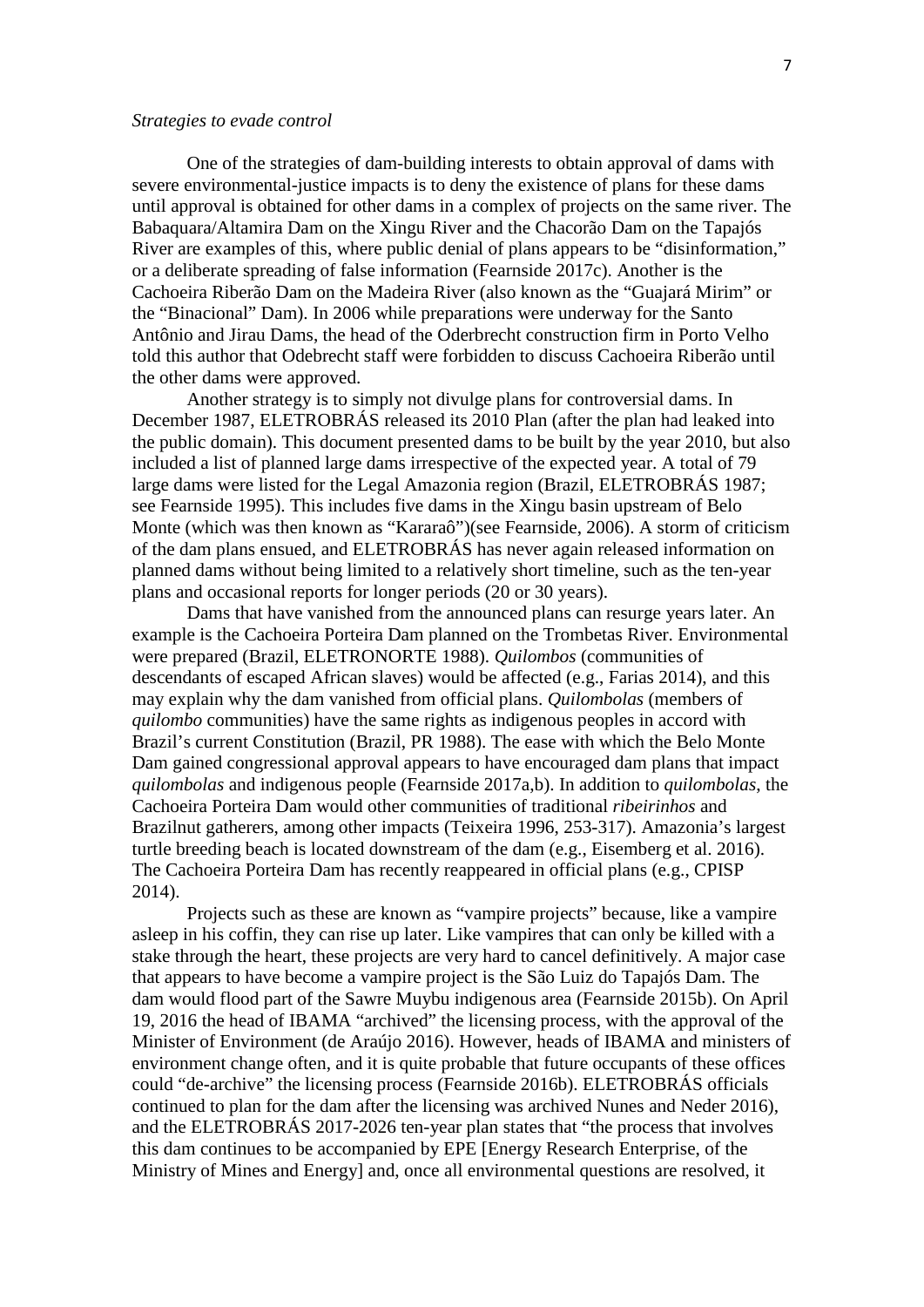can become part of the basket of candidates for expansion of energy supply" (Brazil, EPE 2017, Chapter 3, 61).

### *Legislative proposals to gut the licensing system*

"Ruralists," or representatives of large landholders, have quickly risen to control the Brazilian government. Although large landholders represent a minuscule percentage of Brazil's population, of the 513 members of the Chamber of Deputies (the house of the National Congress where representation is proportional to population), an estimated 210 (41%) are ruralists (Carvalho et al. 2017).

This voting block has been the critical part of the coalition supporting the presidential administrations since the mid-2000s. In addition to obtaining support by means of laws and infrastructure projects that benefit agribusiness at the expense of environmental justice and other concerns, the ruralists have been able to place their choices in many of the key appointed positions in the government. The power of the ruralist block was dramatically demonstrated during the 2011-2012 passage of the reform that gutted Brazil's 1965 "Forest Code" – a package of regulations governing deforestation. The initial vote in the Chamber of Deputies approved gutting the code by a ratio of seven to one (*Congresso em Foco* 2011). This is extraordinary, given that 85% of Brazil's population is urban and therefore has no financial interest in being allowed to deforest steep hillsides, near rivers, etc. At the time of the vote, public opinion polls indicated that 80% of the population was opposed to any change in the Forest Code (Lopes 2011). The rise in influence of the ruralists is explained by the money from soybeans and other agricultural commodities. Government policy makers are responsive to the greatly increased percentage this represents in the country's gross national product, and influence is especially enhanced by political campaign contributions, both legal and illegal (Fearnside and Figueiredo 2016; Zucco and Lauderdale 2011). On the day of the vote in the Chamber of Deputies, the environmentalists José Cláudio Ribeiro da Silva and Maria do Espírito Santo da Silva were murdered near Marabá, in southern Pará (see Milanez 2016). When a deputy from Green Party tried to speak of this during his address from the podium in the Chamber of Deputies, he was shouted down by the multitude of deputies favoring gutting the Code. The open hostility to any discussion of social issues related to the proposed changes was evident.

The ruralist block in the National Congress is pushing a series of bills for legislation and proposed constitutional amendments ("PECs") that would cause serious environmental and social impacts. Constitutional amendments are much easier to pass in Brazil than in most other countries: the current constitution, which was enacted in October 1988, had been amended 97 times by December 2017. Since the ruralist block is sufficient to block a presidential impeachment, this, along with distraction from other congressional business, offered opportunities for the ruralist agenda to make great advances during the impeachment trial of President Dilma Rousseff in 2016 (Fearnside, 2016c) and in the weeks preceding two congressional votes on initiating investigations for impeachment of President Michel Temer in 2017 (Fearnside 2017f,g).

Proposals include measures to weaken or effectively abolish environmental licensing, such as the proposed constitutional amendment PEC-65 (Brazil, Senado Federal 2016), which would make the mere submission of an environmental impact study (EIA) an automatic approval of any development project, and proposed laws PLS-654/2015 (Brazil, Senado Federal 2015) and PL-3.729/2004 (Brazil, Câmara dos Deputados 2004**)**, which would eliminate two of the current three required licenses and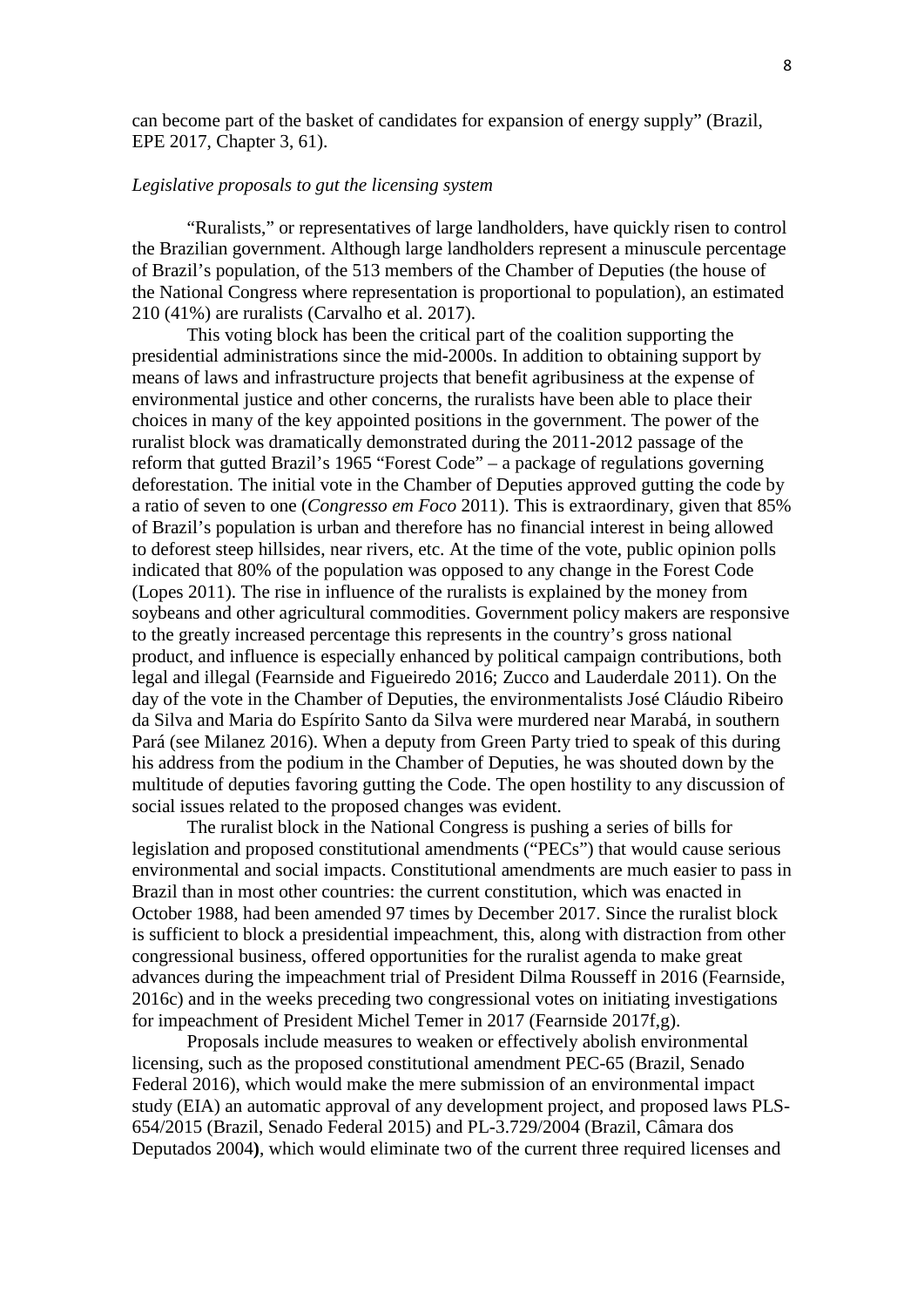would establish impossible deadlines for IBAMA to approve the projects, after which the license would be approved automatically.

One major blow to environmental licensing was approval of Law 13,334 of September 13, 2016 (formerly MPV 727), establishing a program of "public-private partnerships" with a governing board that is given the power to force IBAMA, FUNAI or any other agency to approve any project that the board considers to be "strategic" (Brazil, PR 2016). Yet another blow was approval in December 2016 with approval of constitutional amendment No. 95 (formerly PEC 55) (Brazil, Câmara dos Deputados and Senado Federal 2016). This freezes the federal budget for the next 20 years at the current level, which has already been reduced to the point where agencies such as IBAMA and FUNAI are in many aspects inoperable. Only the Ministries of Health and Education are allowed to have increases their shares of the budget pie, which means that as demands inevitably increase the Ministry of Environment and other agencies will shrink further, making proper enforcement of environmental laws unviable. In addition to inadequate allocations in the federal budget for less-powerful sectors such as the Ministry of Environment, Brazil has a unique system that results in the real amounts spent in these sectors being even less than the budget would suggest. One feature is "*contingenciamento,*" or placing the funds in contingency status when tax revenues are insufficient to pay the promised allocations. The budget amounts are not released at one time at the beginning of the year, but rather are released in installments as the year progresses. The ministries are therefore pitted against each other in a continual struggle to get their installments released, and not all are successful. Another feature of the system is that less-powerful ministries are likely to have much of their money released in the closing days of the fiscal year when it is bureaucratically inviable to complete the lengthy bidding process needed to make most expenditures, and the funds are therefore returned to the treasury unspent.

Other proposals that are moving forward include one to allow opening indigenous lands to mining (PL-1.610/1996) (Brazil, Câmara dos Deputado 1996). There is also the notorious PEC-215, which would remove the authority of ICMBio to create "conservation units" and of FUNAI to create "indigenous lands" (Brazil, Senado Federal 2016; ISA 2015). This authority would be transferred to the National Congress, which is controlled by ruralists and thus would effectively end the creation or expansion of protected areas. Various moves to reduce existing protected areas are progressing, such as removal of one million hectares from protected areas in the southern part of the state of Amazonas (Fearnside and Lovejoy 2017) and in 2017 the removal of protection from 346,000 ha along the BR-163 (Santarém-Cuiabá) Highway in Pará (Chagas 2017; Fearnside 2017f).

#### *Removal of protected areas as barriers to dams*

Protected areas, including indigenous lands, represent a barrier to hydroelectric development in many locations, but this barrier is progressively weakening. Parts of reserves can be removed to make way for dams, as was done, initially though presidential executive orders ("*medidas provisórias*," or "MPs"), for the planned São Luiz do Tapajós Dam for five protected areas, including the Amazonia National Park (Sanson 2012). The degazetting and downgrading of reserves is an increasing threat throughout Brazilian Amazonia (Bernard et al. 2014).

Dam plans can also block creation of new protected areas, as has occurred for an extractive reserve for *ribeirinhos* in the area of the planned Jatobá Dam on the Tapajós River (Fearnside 2015b) and the Sawre Muybu indigenous area that would be partially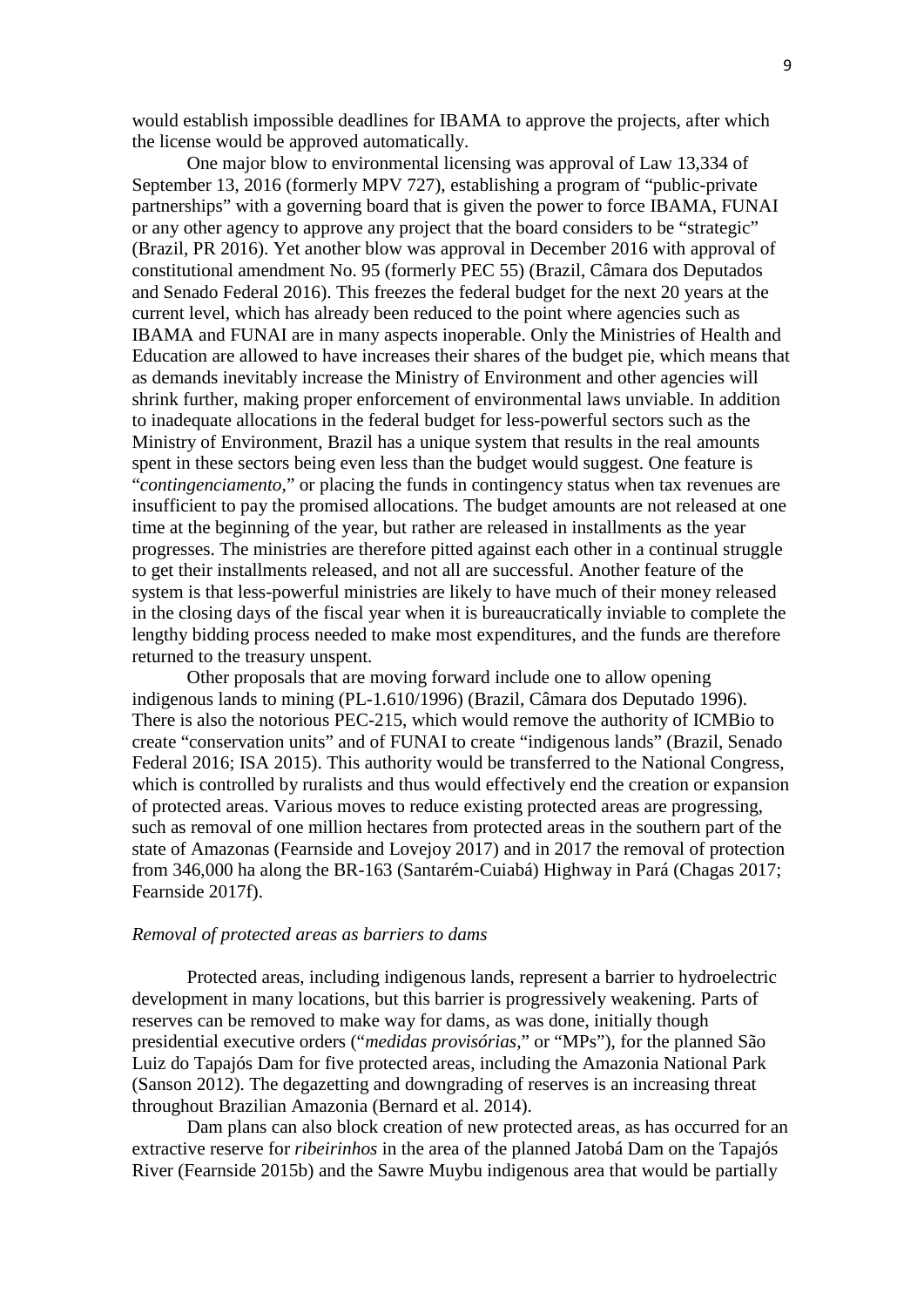flooded by São Luiz do Tapajós, and where, despite the 2016 decree initiating the process of creating an official "indigenous land," the area has yet be officially demarcated on the ground an "*homologado*" (confirmed by a higher authority).

In addition to gaining concessions through the legislature, ruralists also make gains by convincing the President to issue MPs. Ruralists are pressing for such a measure to allow "partnerships" between indigenous peoples and non-indigenous actors, thus allowing areas in indigenous lands to be rented out to agribusiness (Borges 2017b). This would be catastrophic both for the forest and for the indigenous people. Indigenous land protects more Amazon forest than do the "conservation units" that are administered by ICMBio in the Ministry of Environment (Nogueira et al. 2018a,b). Indigenous lands have so far been the most effective type of protected area in avoiding deforestation (Nepstad et al. 2006; Vitel et al. 2009), but this effectiveness cannot be taken for granted (Fearnside 2005b; Fearnside and Ferraz 1995; Vitel et al. 2013).

#### *Security suspensions*

An infallible means for dam proponents to circumvent restrictions on social and environmental impacts, including environmental-justice concerns, is the "security suspension." This device stems from a law from Brazil's military dictatorship (Law 4348 of June 26, 1964 that has been maintained and broadened in the intervening years (Law 8437 of June 30, 1992; Law 12,016 of August 7, 2009) (Brazil, PR 1964, 1992, 2009). This allows any judge to overturn any judicial decision blocking a project if stopping the project would cause "grave damage to the public economy." Since hydroelectric dams are invariably important for the economy, decisions can be overruled regardless of how many laws, constitutional protections or international conventions have been violated. By 2014 security suspensions had been invoked 12 times in the case of the Belo Monte Dam and 14 times in the case of the Tapajós dams (Palmquist 2014). They have been used several times since in both cases. The Brazilian public is generally unaware of the existence of security suspensions, thus guaranteeing a complete lack of pressure on lawmakers to revoke the security-suspension laws (Fearnside 2015c).

Brazil's court system has proved incapable of enforcing relevant laws such as 5051 of April 19, 2004, which implements ILO Convention 169 requiring consultation of indigenous peoples (Brazil, PR 2004). The legality of Belo Monte is contested in over 20 still-undecided suits from the "Public Ministry" (a public prosecutor's office created by the 1988 Constitution to defend the interests of the people), and, in the meantime, the dam has been built. In the one case that reached a court decision, the ruling was in favor of the indigenous people (see Silva and Santos 2017). The presidential administration appealed the ruling to the Supreme Court, and, after receiving four government representatives and none from civil society, chief justice Ayres Britto ruled that the dam construction could continue pending a decision on the merits of the case (Britto 2012). The ruling was made without consulting the other members of the court; this occurred just 15 days before Britto's retirement date and in the midst of trying the "Mensalão" corruption scandal (International Rivers 2012a; Peres 2012; Sevá-Filho 2014). Since then the Belo Monte case has not even appeared on the radar for inclusion in the Supreme Court's agenda, and the dam has been built in practice.

#### **Alternatives to Dams**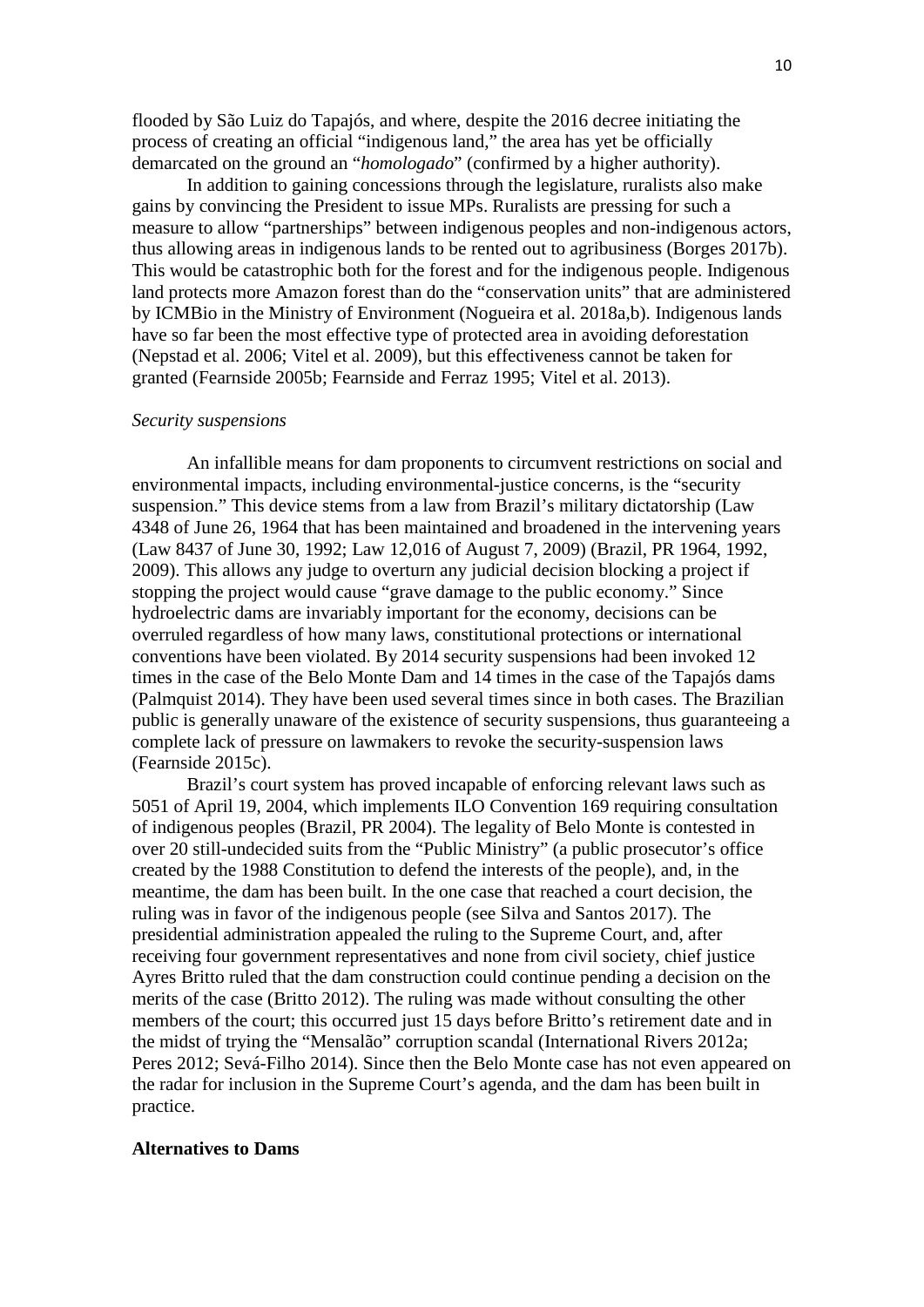Energy alternatives abound in Brazil, making the government's plans for many more dams in Amazonia unnecessary. The plans themselves are based on flawed projections, as costs and construction times of dams are systematically underestimated (e.g., Ansar et al. 2014) and Brazil's assumed future energy demands are based on wildly unrealistic projections of economic growth (Prado et al, 2016). One obvious step is for Brazil to stop exporting electricity in the form of electro-intensive commodities like aluminum, which generate very little employment in Brazil while wreaking great damage through the dams built to supply these industries (Fearnside 2016a)

A highly visible efficiency option in Brazil is to stop using electric showerheads to heat bathwater. These are officially estimated to consume 5% of all of the electricity in Brazil (Brazil, CIMC 2008, 58). Since the 2008 National Program for Climate Change (PNMC), it has been a government objective to phase out electric showerheads, but essentially nothing has been done – instead, the priority continues to be building more hydroelectric dams. Brazil has great potential for heating bathwater with solar heaters without use of electricity (Costa 2007).

Brazil's inefficient electrical transmission system, which wastes 20% of the power transmitted, could be greatly improved without the impact of building more dams (Rey 2012). Brazil also has enormous undeveloped wind and solar resources, which clearly receive much lower priority than hydropower (Baitelo 2012; Baitelo et al. 2013). In January 2016 Brazil's president vetoed the inclusion of any funding for "nonhydraulic renewable energy" in the next five-year development plan (PPA) (ISA 2016).

### **Needed Reforms**

Environmental-justice concerns need to be incorporated in to the decisionmaking and licensing systems such that the current pattern of building dams and other projects regardless of these impacts is ended. Subterfuges need to be eliminated that currently allow projects to go forward even when legal protections are violated, especially the security suspension laws.

A profound reform of the decision-making process is needed such that likely social and environmental impacts are studied, democratically debated and given real consideration before the critical decisions are made on dam construction (e.g., Fearnside 2018a). Note again that the real decisions on dam construction are not the same as the officially designated ones in the licensing process, which, in practice, only ratify prior decisions that have been made in the absence of information, public debate and consideration of social and environmental consequences.

These changes alone are insufficient. Brazil, and many other countries where similar situations apply, must also pursue alternatives to dams and other development modes that inherently provoke environmental injustices and other unacceptable impacts.

The concerns of environmental justice provoked by Amazonian dams are of a type that is qualitatively different from many of the other concerns over dams, such as their financial cost or their legality. Environmental-justice concerns have been shown to be important in bringing about change both at individual and societal levels (e.g., Reese and Jacob 2015). For these changes to take hold in Brazilian decision-making on Amazonian dams, it is essential that these concerns not only be formally documented, studied and explained by academics and others, but also that they be experienced and internalized by society at large.

#### **Possible Policy Change on Amazon Dams**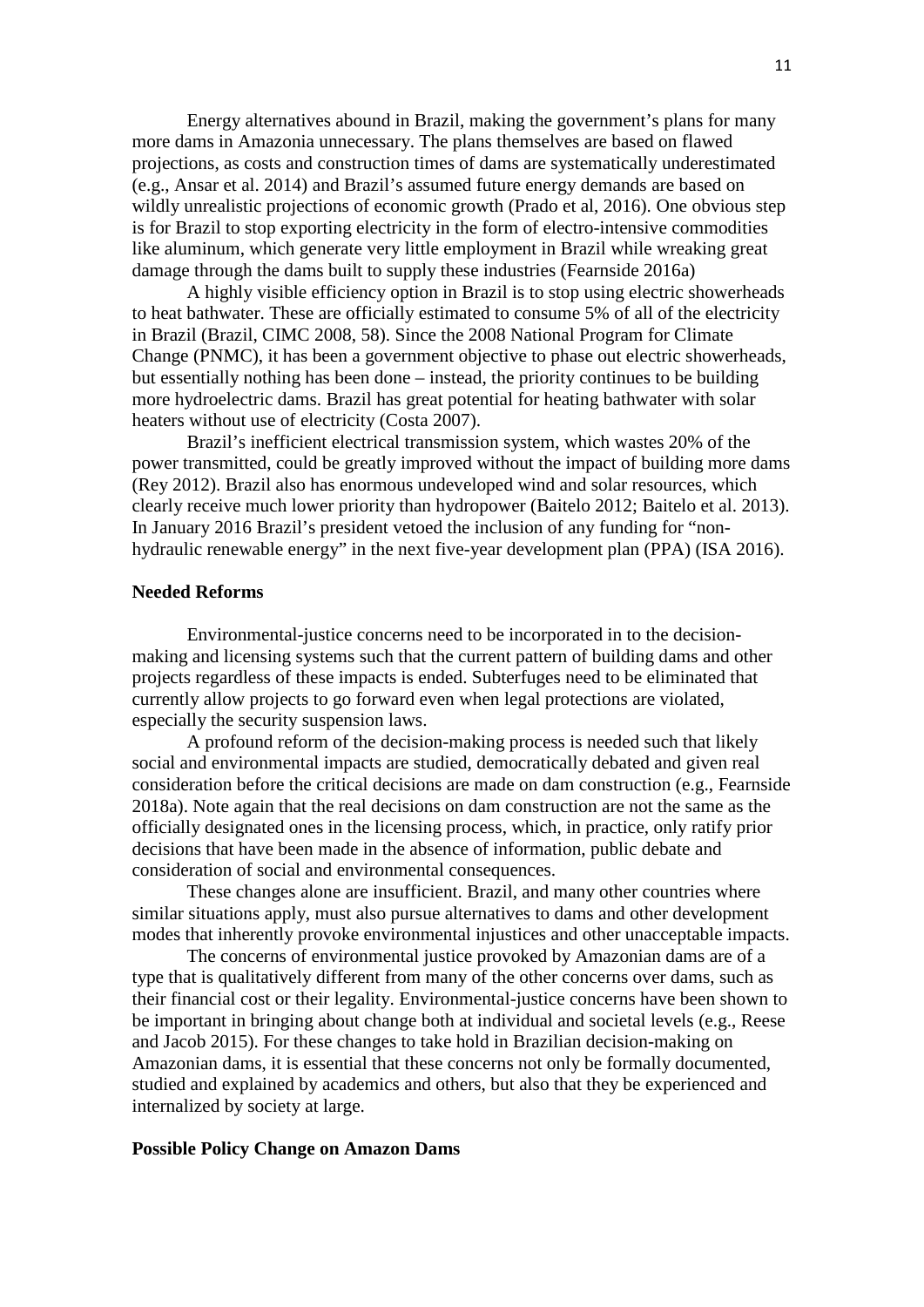A development in January 2018 offers hope of change in policy on energy priorities, although only time will tell the extent to which Amazon dams are foregone. Two key officials -- the executive secretary of the Ministry of Mines and Energy and the head of EPE (Energy Research Enterprise, which is the agency under the Ministry of Mines and Energy responsible for energy planning) -- stated that the heavy environmental and social impacts of Amazon dams mean that priority should shift to other energy sources, such as wind and solar (Ventura 2018). However, there was no mention that any of the planned Amazonian dams that are listed for construction by 2026 (Brazil, EPE 2017) would be cancelled (e.g., Fearnside 2018b; IRN 2018).

The stated motive of heavy impacts may not be the key factor, as economic realities would logically lead to the same policy shift (Branford 2018). Contrary to frequent claims by dam proponents, hydropower is not "cheap energy", even ignoring the non-financial cost of social and environmental impacts. The financial cost of dealing with social and environmental impacts has increased greatly in Brazil over the past 20 years, making it an important factor in the worsening economics of new Amazonian dams (Hirata 2018). A worldwide survey shows the normal pattern to be for dams to have much higher financial costs and to take much longer to begin generating power than is thought at the time construction decisions are made (Ansar et al. 2014). This is shown by recent cases in Brazil, such as the Madeira River dams and Belo Monte, which cost more than double the amount officially expected (e.g., Fearnside 2017a).

Uneconomic dams like Belo Monte have gone forward with massive government subsidies that are connected both to the role of construction companies in financing political campaigns (both legally and illegally) and to simple corruption at the level of individuals (e.g., Branford 2018; Fearnside 2017b). This influence is presumably decreasing due to the prohibition of campaign contributions from corporations beginning with the elections of 2016 (Falcão 2015), reaction to the ongoing "Lava Jato" corruption investigations (*Band Notícias* 2015), and the diminished cash reserves of BNDES (Lima and Vettorazzo 2018). The August 2017 announcement of the government's intent to privatize ELETROBRÁS by the end of 2018 could also be a factor in the change (Ventura 2018). There is uncertainty concerning this privatization since 70% of Brazil's population is opposed to it (Hirata 2017) and there are unresolved legal issues (Reuters 2018). As a government company, ELETROBRÁS is headed by political appointees and has been subject to political pressure to promote uneconomic dams that would never be considered by a private company (Branford 2018). An increase in economic rationality is desirable, but it is important to remember that the "invisible hand" of the economy is not always kind to issues of environmental and social impacts. Incorporation of environmental-justice concerns is also essential to prevent the problems so often seen in Brazil's Amazonian dams. It will be a great advance if the recent statements are transformed into a change in the role of these impacts in decision making.

The chances of these statements being acted upon diminished further in April 2018, when both of the officials who had made the statements were removed from their posts when a new Minister of Mines and Energy was appointed. The new minister (Moreira Franco) is under investigation in the "*lava jato*" ("car wash) corruption probe, and his appointment is widely viewed as a means of giving him the protection of the "privileged forum" (Brandino 2018). This privilege means that ministers can only be tried by the eternally backlogged Supreme Court and are therefore, in practice, effectively immune from prosecution, along with any other individuals who might be named should the minister turn state's evidence in exchange for a light sentence. When asked to explain why he removed the two technical experts who had questioned the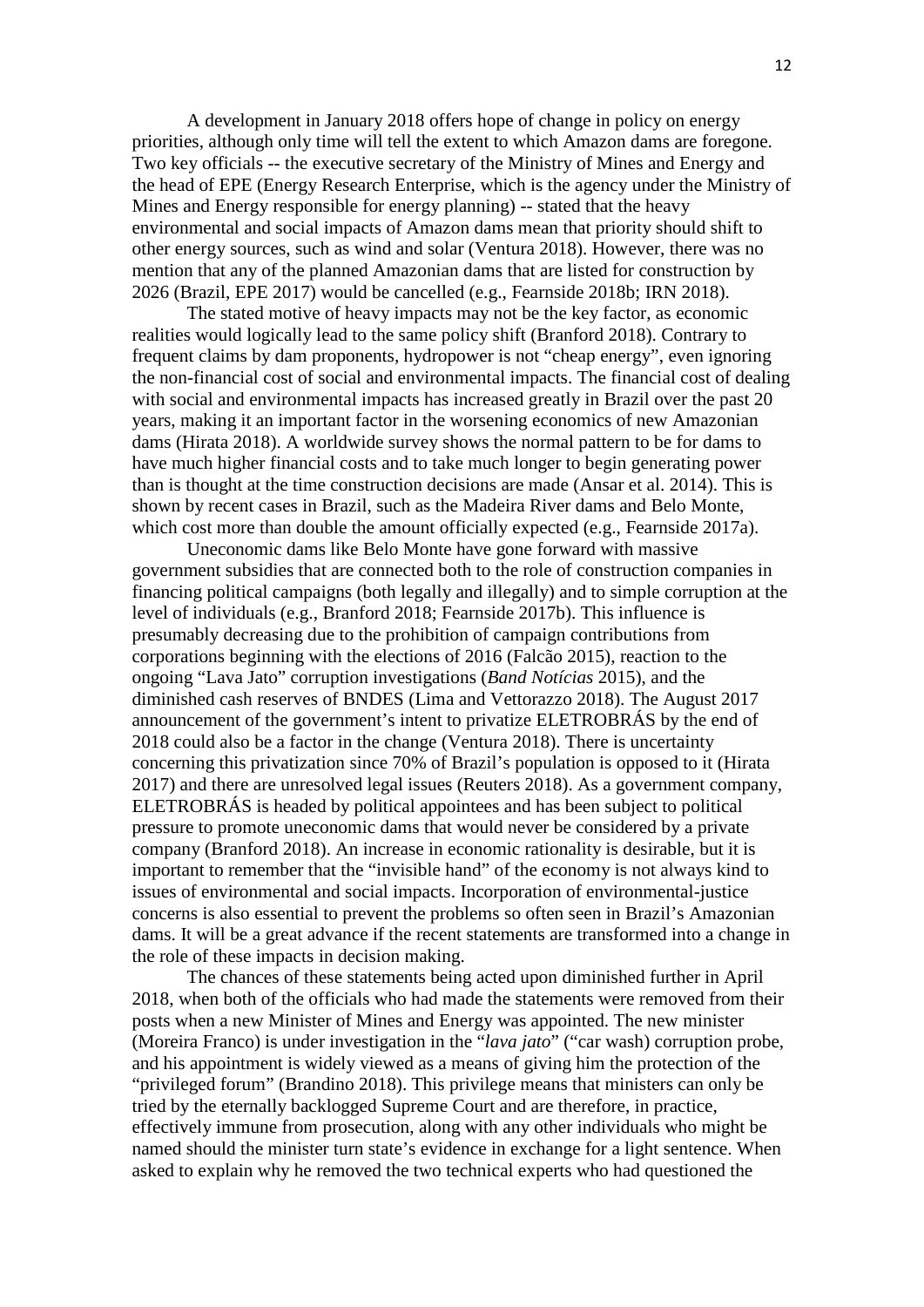priority for dams, he limited his reply to saying "positions here are not permanent" (Dias and Wiziack 2018).

#### **Conclusions**

Brazil's Amazonian dams provoke severe social and environmental impacts and have shown a pattern of violation of human rights. Environmental-justice concerns should motivate a rethinking of this development strategy, shifting energy development to alternatives such as reduced use of electricity, cessation of energy export in the form of aluminum and other electro-intensive commodities, elimination of waste and inefficiency, and generation from wind and solar resources.

Past injustices provoked by existing Amazonian dams need to be given priority in government programs to re-establish the livelihoods and quality of life of affected populations.

Safeguards need to be strengthened in Brazilian development and regulatory agencies and in Brazilian and international financial institutions in order to avoid the kinds of environmental injustices illustrated by Amazonian dams.

#### **Acknowledgments**

The author's research is financed by Conselho Nacional do Desenvolvimento Cientifico e Tecnológico (CNPq: Proc. 304020/2010-9; 573810/ 2008-7), Fundação de Amparo a Pesquisa do Estado do Amazonas (FAPEAM: Proc. 708565) and Instituto Nacional de Pesquisas da Amazônia (INPA: PRJ15.125).

#### **References list**

- AGU (Advocacia-Geral da União). 2011. "Advocacia-Geral pede ao CNMP definição de limites para atuação de procuradores que ameaçam agentes técnicos do Estado." *Advocacia-Geral da União*, May 26, 2011. http://www.agu.gov.br/page/content/detail/id\_conteudo/158804
- AGU (Advocacia-Geral da União). 2012. "AGU pede ao CNMP que sejam coibidos abusos de procuradores contra agentes técnicos do Estado." *Advocacia-Geral da União*, August 29, 2012.

http://agu.gov.br/page/content/detail/id\_conteudo/207524

Alarcon, D.F., B. Millikan and M. Torres, eds. 2016. *Ocekadi: hidrelétricas, conflitos socioambientais e resistência na Bacia do Tapajós*. (Brasília, DF: International Rivers Brasil, & Santarém, PA, Brazil: Programa de Antropologia e Arqueologia da Universidade Federal do Oeste do Pará). 534 pp.

https://www.internationalrivers.org/files/attached-files/tapajos\_digital\_0.pdf

- *Amazonas em Tempo*. 2015. "Delator deverá revelar propina em Belo Monte." *Amazonas em Tempo*, March 7, 2015, p. B-3.
- Angelo, C. and C. Feitosa. 2015. "País poderá viver drama climático em 2040, indicam estudos da Presidência." *Observatório do Clima,* October 30, 2015. http://www.observatoriodoclima.eco.br/pais-podera-viver-drama-climatico-em-2040/
- Ansar, A., B. Flyvbjerg, A. Budzier and D. Lunn. 2014. "Should we build more large dams? The actual costs of hydropower megaproject development." *Energy Policy* 69: 43–56. https://doi.org/10.1016/j.enpol.2013.10.069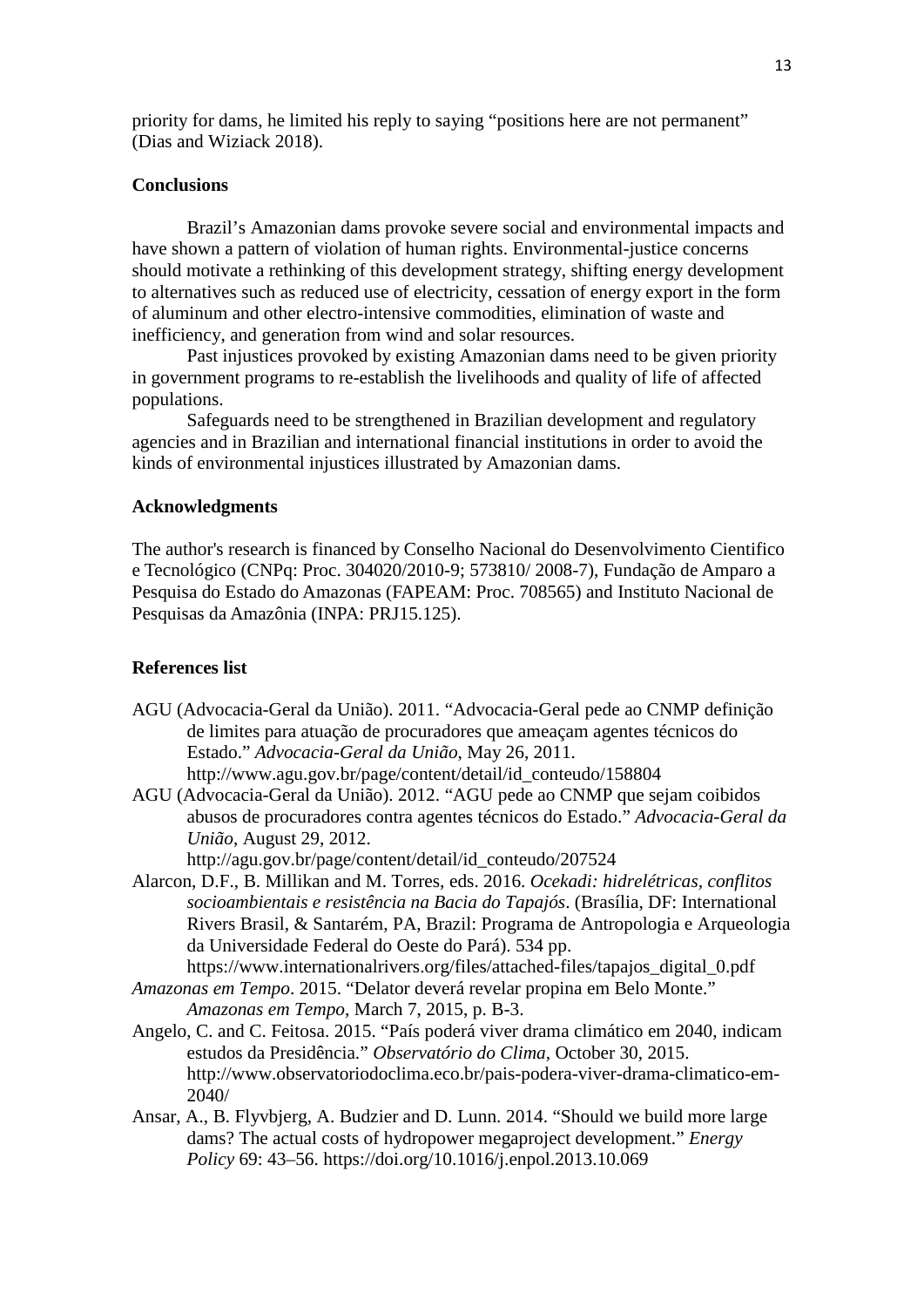- Aranda, A. 2016. "Nicinha: um corpo à espera uma voz que não se cala." *Amazônia Real*, July 18, 2016. http://amazoniareal.com.br/nicinha-um-corpo-a-espera-doexame-de-dna-uma-voz-que-nao-se-cala/
- Baitelo, R. 2012. "Energias renováveis: Eólica e solar." in P.F. Moreira, ed., *Setor Elétrico Brasileiro e a Sustentabilidade no Século 21: Oportunidades e Desafios. 2a ed*. (Brasília, DF, Brazil: Rios Internacionais), pp. 71-79. http://www.internationalrivers.org/node/7525
- Baitelo, R., M. Yamaoka, R. Nitta and R. Batista. 2013. *[R]evolução energética: A caminho do desenvolvimento*. (São Paulo, SP, Brazil: Greenpeace Brasil). 79 pp. http://www.greenpeace.org/brasil/Global/brasil/image/2013/Agosto/Revolucao\_ Energetica.pdf
- *Band Notícias*. 2015. "Lava Jato: Empreiteiras pararam de doar a partidos." *Band Notícias,* July 19, 2015. http://noticias.band.uol.com.br/noticias/100000762100/lava-jato-empreiteiraspararam-de-doar-a-partidos.html
- Bermann, C. 2012. "O setor de eletro-intensivos." In: Moreira, P.F. (Ed.). *Setor Elétrico Brasileiro e a Sustentabilidade no Século 21: Oportunidades e Desafios 2ª ed*., (Brasília, DF, Brazil: Rios Internacionais), pp. 28-34; 92-93. http://www.internationalrivers.org/node/7525
- Bernard, E., L.A.O. Penna and E. Araújo. 2014. "Downgrading, downsizing, degazettement, and reclassification of protected areas in Brazil." *Conservation Biology* 28: 939–950. https://doi.org/10.1111/cobi.12298
- BIC (Bank Information Center). 2009. "World Bank environmental policy loan to BNDES: Moving money or mainstreaming environmental sustainability?" *IFI infobrief*, September 2009, (Washington, DC: BIC), 25 pp. http://www.bankinformationcenter.org/en/Document.101658.pdf
- Borges, A. 2013. "Dilma defende usinas hidrelétricas com grandes reservatórios." *Valor Econômico,* June 6, 2013. http://www.valor.com.br/imprimir/noticia\_impresso/3151684
- Borges, A. 2016. "Diretor-geral da ANEEL defende retorno de hidrelétricas com grandes reservatórios." *O Estado de São Paulo*, September 30, 2016. http://economia.estadao.com.br/noticias/geral,diretor-geral-da-aneel-defenderetorno-de-hidreletricas-com-grandes-reservatorios,10000078947
- Borges, A. 2017a. "Governo liga pagamento de bônus para servidores a licenças ambientais." *O Estado de São Paulo,* June 29, 2017. http://sustentabilidade.estadao.com.br/noticias/geral,governo-liga-pagamentode-bonus-para-servidores-a-licencas-ambientais,70001869763
- Borges, A. 2017b. "Ruralistas negociam com governo MP para arrendar terras indígenas." *O Estado de São Paulo*, October 4, 2017. http://economia.estadao.com.br/noticias/geral,ruralistas-negociam-com-governomp-para-arrendar-terras-indigenas,70002027426
- Brandino, G. 2018. "Temer empossa 11 novos ministros; veja como fica a Esplanada." *Folha de São Paulo*, April 11, 2018. https://www1.folha.uol.com.br/poder/2018/04/temer-empossa-onze-novosministro-veja-como-fica-a-esplanada.shtml
- Branford, S. 2018. "Brazil announces end to Amazon mega-dam building policy." *Mongabay*, January 3, 2018. https://news.mongabay.com/2018/01/brazilannounces-end-to-amazon-mega-dam-building-policy/
- Branford, S. and M. Torres. 2017a. "The end of a people: Amazon dam destroys sacred Munduruku 'Heaven'." *Mongabay*, January 5, 2017.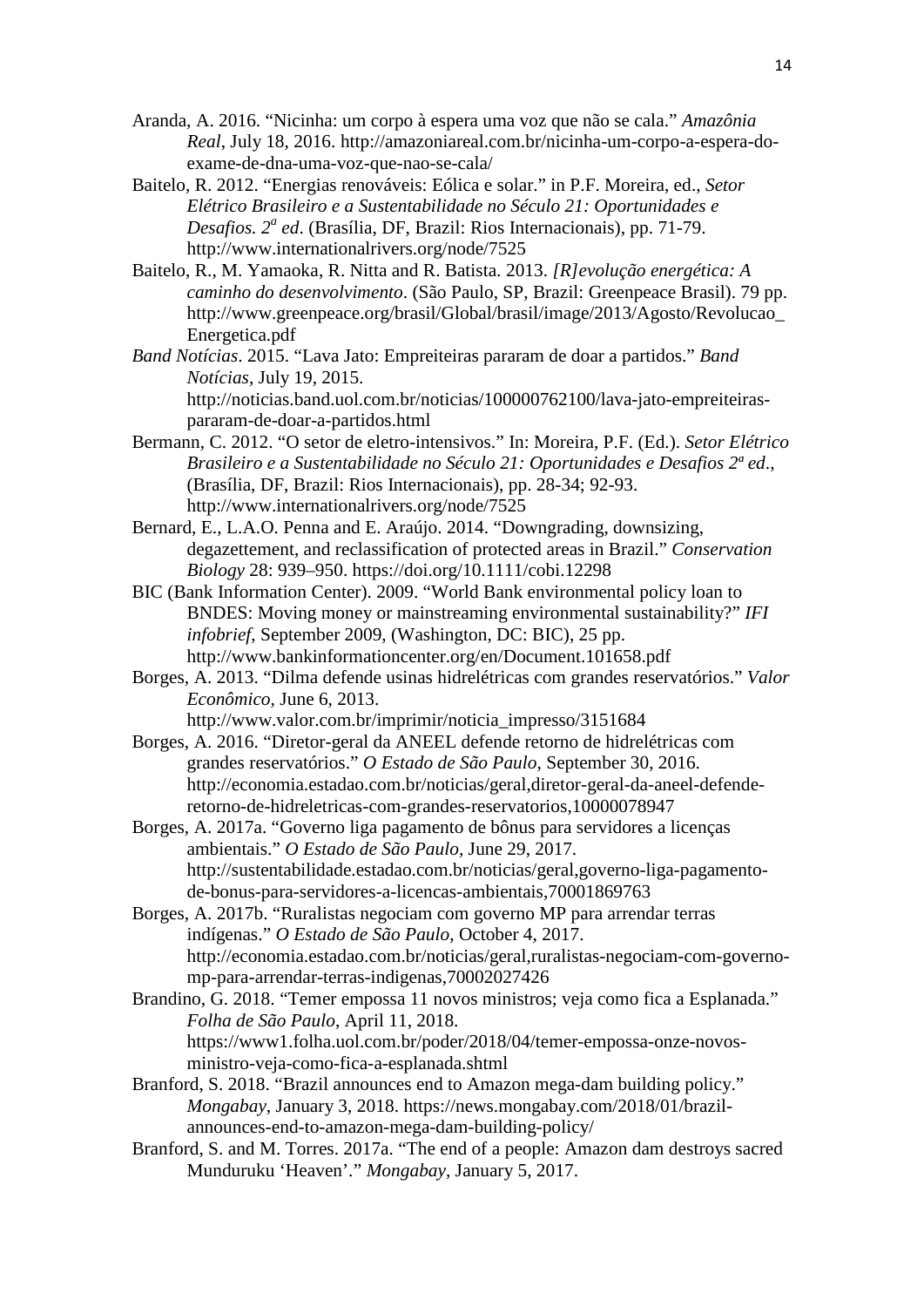https://news.mongabay.com/2017/01/the-end-of-a-people-amazon-damdestroys-sacred-munduruku-heaven/

- Branford, S. and M. Torres. 2017b. "Brazil's indigenous Munduruku occupy dam site, halt construction." *Mongabay*, July 19, 2017. https://news.mongabay.com/2017/07/brazils-indigenous-munduruku-occupydam-site-halt-construction/
- Brazil, Câmara dos Deputados. 1996. PL-1.610/1996 Projeto de Lei. (Brasília, DF, Brazil: Câmara dos Deputados). http://www.camara.gov.br/proposicoesWeb/fichadetramitacao?idProposicao=16 969
- Brazil, Câmara dos Deputados. 2004. Projeto de Lei Nº..., de 2004. (Brasília, DF, Brazil: Câmara dos Deputados). http://www.camara.gov.br/proposicoesWeb/prop\_mostrarintegra;jsessionid=E08 35B55D081DCED29036318FAA6A7F1.proposicoesWebExterno2?codteor=225 810&filename=PL+3729/2004
- Brazil, Câmara dos Deputados and Senado Federal. 2016. "Emenda Constitucional No 95." *Diário Oficial da União (DOU)* Nº 241, December 16, 2016, pp. 2-3. http://pesquisa.in.gov.br/imprensa/jsp/visualiza/index.jsp?jornal=1&pagina=2&d ata=16/12/2016
- Brazil, CIMC (Comitê Interministerial sobre Mudança do Clima). 2008. *Plano Nacional sobre Mudança do Clima – PNMC -- Brasil*. (Brasília, DF, Brazil: Ministério do Meio Ambiente). 129 pp.

http://www.mma.gov.br/estruturas/imprensa/\_arquivos/96\_01122008060233.pdf

- Brazil, ELETROBRÁS (Centrais Elétricas Brasileiras S/A). 1987. *Plano 2010: Relatório Geral. Plano Nacional de Energia Elétrica 1987/2010 (Dezembro de 1987)*. (Brasília, DF, Brazil: ELETROBRÁS), 269 pp.
- Brazil, ELETRONORTE (Centrais Elétricas do Norte do Brasil). 1988. *Aproveitamento Hidrelétrico de Cachoeira Porteira. Relatório de Impacto Ambiental – RIMA*. (Brasília, DF, Brazil: ELETRONORTE), 2 vols.
- Brazil, EPE (Empresa de Pesquisa Energética). 2017. *Plano Decenal de Expansão de Energia 2026.* (Brasília, DF, Brazil: Ministério de Minas e Energia, EPE), 2 vols. http://www.epe.gov.br/pde/Paginas/default.aspx
- Brazil, IBAMA (Instituto Brasileiro do Meio Ambiente e dos Recursos Naturais Renováveis). 2009. Parecer Técnico No. 114/2009 – COHID/CGENE/DILIC/IBAMA, de 23/11/2009, Assunto: AHE Belo Monte. Ref: Análise técnica do Estudo de Impacto Ambiental do Aproveitamento Hidrelétrico Belo Monte, processo n° 02001.001848/2006-75. (Brasília, DF, Brazil: IBAMA), 345 pp. http://www.ibama.gov.br/licenciamento/index.php
- Brazil, IBAMA (Instituto Brasileiro do Meio Ambiente e dos Recursos Naturais Renováveis). 2010. Parecer Técnico No. 06/2010- COHID/CGENE/DILIC/IBAMA de 26 de janeiro de 2010. Assunto: Análise técnica das complementações solicitadas no Parecer nº 114/2009, referente ao Aproveitamento Hidrelétrico Belo Monte, processo n° 02001.001848/2006-75. ) Brasília, DF, Brazil: IBAMA), 21 pp. http://www.ibama.gov.br/licenciamento/index.php

Brazil, IBAMA (Instituto Brasileiro do Meio Ambiente e dos Recursos Naturais

Renováveis). 2017. Parecer Técnico nº 93/2017-COHID/CGTEF/DILIC; Número do Processo: 02001.004420/2007-65; Interessado: EMPRESA DE ENERGIA SÃO MANOEL S.A. (Brasília, DF, Brazil: IBAMA), 132 pp.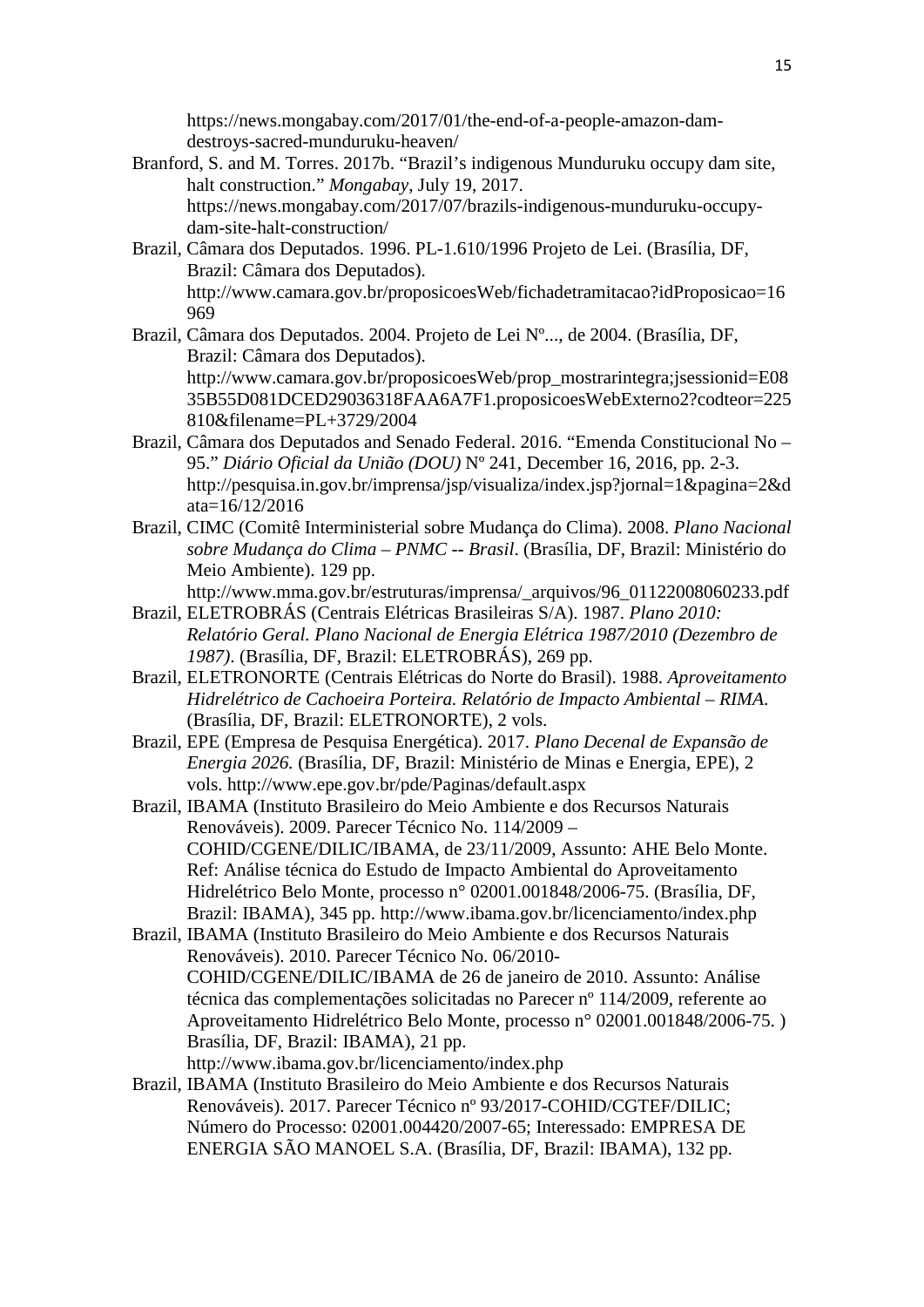http://philip.inpa.gov.br/publ\_livres/Dossie/S\_Manoel/Docs\_of/Parecer%2093\_I BAMA\_LO%20São%20Manoel\_25ago2017.pdf

- Brazil, MME (Ministério de Minas e Energia). 2017. *Plano Decenal de Expansão de Energia 2026*. (Brasília, DF, Brazil: MME, Empresa de Pesquisa Energética - EPE). 2 vols. http://www.epe.gov.br/pde/Paginas/default.aspx
- Brazil, MP (Ministério do Planejamento). 2017. "Hidrelétricos Marabá MA PA TO." PAC (Programa de Aceleração do Crescimento), June 30, 2017. http://www.pac.gov.br/obra/8417
- Brazil, MT (Ministério dos Transportes). 2010. Diretrizes da política nacional de transporte hidroviário. (Brasília, DF, Brazil: MT, Secretaria de Política Nacional de Transportes).
	- http://www2.transportes.gov.br/Modal/Hidroviario/PNHidroviario.pdf
- Brazil, PR (Presidência da República). 1964. Lei nº 4.348, de 26 de junho de 1964. Estabelece normas processuais relativas a mandado de segurança. (Brasília, DF, Brazil: PR). https://arisp.files.wordpress.com/2008/12/boletim-ago-fev-1964- 65\_lei-n-4-348.pdf
- Brazil, PR (Presidência da Republica). 1988. *Constituição da República Federativa do Brasil de 1988.* (Brasília, DF, Brazil: PR). http://www.planalto.gov.br/ccivil\_03/constituicao/constituicaocompilado.htm
- Brazil, PR (Presidência da República). 1992. Lei nº 8.437, de 30 de junho de 1992. Dispõe sobre a concessão de medidas cautelares contra atos do poder público e dá outras providências. (Brasília, DF, Brazil: PR). http://legislacao.planalto.gov.br/legisla/legislacao.nsf/Viw\_Identificacao/lei%20 8.437-1992?OpenDocument
- Brazil, PR (Presidência da Republica). 2004. Decreto No 5.051, de 19 de abril de 2004, (Brasília, DF, Brazil: PR). http://www.planalto.gov.br/ccivil\_03/\_ato2004- 2006/2004/decreto/d5051.htm
- Brazil, PR (Presidência da República). 2009. Lei nº12.016, de 07 de agosto de 2009. Disciplina o mandado de segurança individual e coletivo e dá outras providências. (Brasília, DF, Brazil: PR). http://www.planalto.gov.br/ccivil\_03/\_ato2007-2010/2009/lei/l12016.htm
- Brazil, PR (Presidência da República). 2016. Lei Nº 13.334, de 13 de Setembro de 2016. Cria o Programa de Parcerias de Investimentos - PPI; altera a Lei nº 10.683, de 28 de maio de 2003, e dá outras providências. (Brasília, DF, Brazil: Câmara dos Deputados). http://www.planalto.gov.br/ccivil\_03/\_ato2015- 2018/2016/lei/L13334.htm
- Brazil, Senado Federal. 2015. Texto Final Projeto de Lei do Senado Nº 654, de 2015. (Brasília, DF, Brazil: Senado Federal). http://legis.senado.leg.br/mateweb/arquivos/mate-pdf/183980.pdf
- Brazil, Senado Federal. 2016. Proposta de Emenda à Constituição Nº..., de 2012. (Brasília, DF, Brazil: Senado Federal). http://www.senado.leg.br/atividade/rotinas/materia/getTexto.asp?t=120446&c= RTF&tp=1
- Britto, A. 2012. Medida Cautelar na Reclamação 14.404 Distrito Federal. http://www.stf.jus.br/arquivo/cms/noticiaNoticiaStf/anexo/rcl14404.pdf
- Carvalho, D., A. Boldrini, G. Uribe, B. Boghossian, M. Dias and M. Prado. 2017. "Em véspera de votação, Temer afaga ruralistas e baixo clero." *Folha de São Paulo*, August 2, 2017. http://amazonia.org.br/2017/08/em-vespera-de-votacao-temerafaga-ruralistas-e-baixo-clero/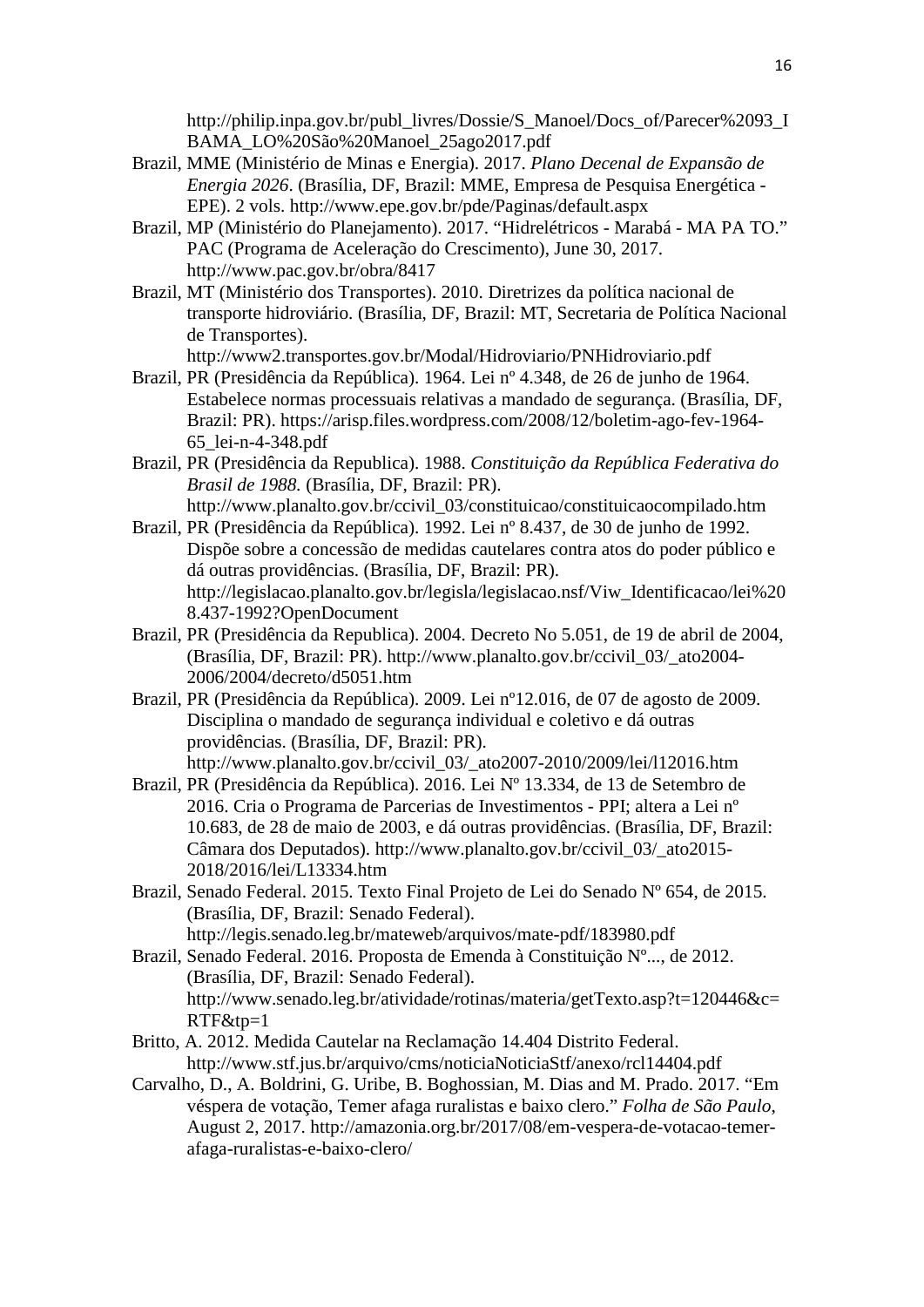- Chagas, P.V. 2017. "Após veto, governo envia ao Congresso novo projeto que reduz floresta no Pará." Amazonia.org.br, July 15, 2017. http://amazonia.org.br/2017/07/apos-veto-governo-envia-ao-congresso-novoprojeto-que-reduz-floresta-no-para/
- *Congresso em Foco*. 2011. "Veja como os deputados votaram o Código Florestal." *Congresso em Foco*, May 24, 2011. http://congressoemfoco.uol.com.br/noticias/veja-como-os-deputados-votaram-ocodigo-florestal/
- Costa, R.N.A. 2007. *Viabilidades Térmica, Económica e de Materiais de um Sistema Solar de Aquecimento de Água a Baixo Custo para Fins Residenciais*. Masters dissertation in mechanical engineering (Natal, RN, Brazil: Universidade Federal de Rio Grande do Norte). 77 pp.

http://bdtd.bczm.ufrn.br/tedesimplificado//tde\_arquivos/10/TDE-2008-02- 21T011110Z-1119/Publico/RaimundoNAC.pdf.

- CPISP (Comissão Pró-Índio de São Paulo). 2014. Estudos das hidrelétricas no Rio Trombetas são retomados sem consulta prévia. CPISP, August 24, 2014. http://comissaoproindio.blogspot.com.br/2014/08/estudos-das-hidroeletricas-norio.html
- de Araújo, S.M.V.G. 2016. Despacho 02001.018080/2016-41 Gabinete da Presidência/IBAMA. Assunto: Processo nº 02001.003643/2009-77- AHE São Luiz do Tapajós. August 4, 2016. (Brasília, DF, Brazil: IBAMA). http://www.mpf.mp.br/pa/sala-de-imprensa/documentos/2016/arquivamento.pdf

Deberdt, G., I. Teixeira, L.M.M. Lima, M.B. Campos, R.B. Choueri, R. Koblitz, S.R. Franco and V.L.S. Abreu. 2007. Parecer Técnico No. 014/2007 – FCOHID/CGENE/DILIC/IBAMA. (Brasília, DF, Brazil: Instituto Brasileiro do Meio Ambiente e dos Recursos Naturais Renováveis-IBAMA), 121 pp. Available at:

http://philip.inpa.gov.br/publ\_livres/Dossie/Mad/Documentos%20Oficiais/Made iraparecer.pdf

- de Sousa Júnior, W.C., ed. 2014. *Tapajós: Hidrelétricas, Infraestrutura e Caos.* (São José dos Campos, SP, Brazil: Instituto Tecnológico de Aeronáutica-ITA), 192 pp. http://www.riosvivos.org.br/arquivos/site\_noticias\_2134831519.pdf
- de Sousa Júnior, W.C. and J. Reid, 2010. "Uncertainties in Amazon hydropower development: Risk scenarios and environmental issues around the Belo Monte dam." *Water Alternatives* 3, no. 2: 249-268. http://www.wateralternatives.org/index.php/volume3/v3issue2/92-a3-2-15/file
- de Sousa Júnior, W.C., J. Reid and N.C.S. Leitão. 2006. *Custos e Benefícios do Complexo Hidrelétrico Belo Monte: Uma Abordagem Econômico-Ambiental*. (Lagoa Santa, MG, Brazil: Conservation Strategy Fund-CSF), 90 pp. http://conservation-strategy.org/sites/default/files/fieldfile/4\_Belo\_Monte\_Dam\_Report\_mar2006.pdf
- Dias, M. and J. Wiziack. 2018. "Sem dinheiro na Eletrobrás, apagão vai ser inevitável." *Folha de São Paulo*, April 13, 2018, p. 17. https://www1.folha.uol.com.br/mercado/2018/04/sem-dinheiro-na-eletrobrasapagao-vai-ser-inevitavel-diz-moreira-franco.shtml
- do Amaral, D. 2016. "Anexo 07 Belo Monte." In: Termo de acordo de colaboração premiada. Petição 5952 - 22/02/2016. (Brasília, DF, Brazil: Supremo Tribunal Federal), pp. 69-70. https://drive.google.com/file/d/0BzuqMfbpwX4wYVJlak1qdmIyWUE/view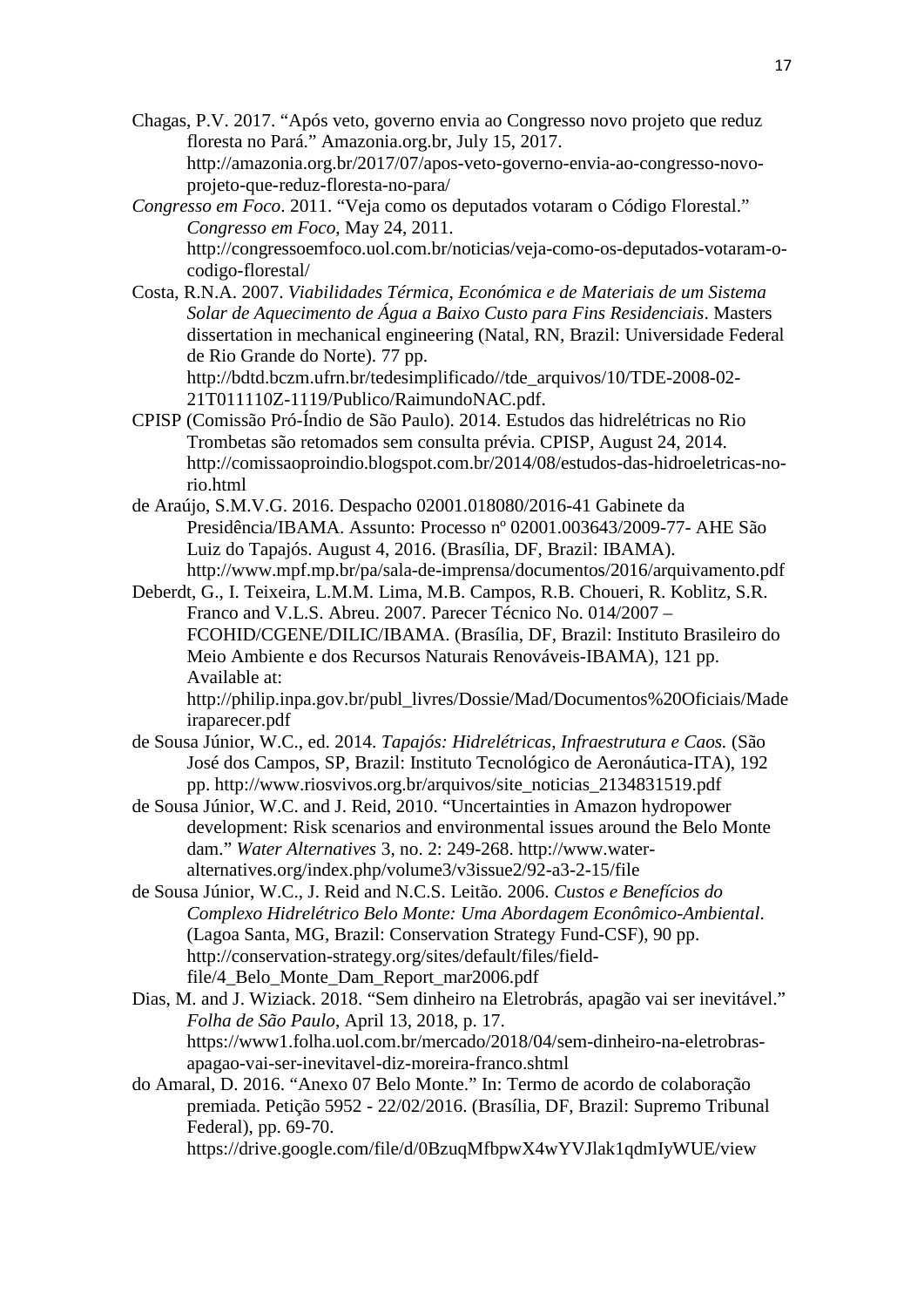Eisemberg, C.C., V.C.D. Bernardes, R.A.M. Balestra, M.B.O. Silva and R.C. Vogt. 2016. Eventos climáticos extremos relacionados ao ENSO e o sucesso reprodutivo da tartaruga-da-amazônia (*Podocnemis expansa*) na Reserva Biológica do Rio Trombetas. Relatório preparado para o Instituto Chico Mendes de Conservação da Biodiversidade (ICMBio). (Manaus, AM, Brazil: Instituto Nacional de Pesquisas da Amazônia-INPA), 20 pp. https://doi.org/10.13140/RG.2.2.12142.20806

Falcão, M. 2015. "STF proíbe doações de empresas para campanhas eleitorais e partidos." *Folha de São Paulo*, September 17, 2015. http://www1.folha.uol.com.br/poder/2015/09/1683012-stf-proibe-doacoes-deempresas-para-campanhas-eleitorais-e-partidos.shtml?loggedpaywall

Farias, E. 2014. "Hidrelétricas no rio Trombetas preocupam quilombolas e indígenas do Pará." *Amazônia Real*, April 21, 2014. http://amazoniareal.com.br/hidreletricasno-rio-trombetas-preocupam-quilombolas-e-indigenas-do-para/

Fearnside, P.M. 1989. "Brazil's Balbina Dam: Environment versus the legacy of the pharaohs in Amazonia." *Environmental Management* 13, no. 4: 401-423. https://doi.org/10.1007/BF01867675

Fearnside, P.M. 1995. "Hydroelectric dams in the Brazilian Amazon as sources of 'greenhouse' gases." *Environmental Conservation* 22, no. 1: 7-19. https://doi.org/10.1017/S0376892900034020

Fearnside, P.M. 1999. Social impacts of Brazil's Tucuruí Dam. *Environmental Management* 24, no. 4: 483-495. https://doi.org/10.1007/s002679900248

Fearnside, P.M. 2001. "Environmental impacts of Brazil's Tucuruí Dam: Unlearned lessons for hydroelectric development in Amazonia." *Environmental Management* 27 no. 3: 377-396. https://doi.org/10.1007/s002670010156

Fearnside, P.M. 2005a. "Brazil's Samuel Dam: Lessons for hydroelectric development policy and the environment in Amazonia." *Environmental Management* 35(1): 1-19. https://doi.org/10.1007/s00267-004-0100-3

Fearnside, P.M. 2005b. "Indigenous peoples as providers of environmental services in Amazonia: Warning signs from Mato Grosso." in A. Hall, ed., *Global Impact, Local Action: New Environmental Policy in Latin America*, (London: University of London, School of Advanced Studies, Institute for the Study of the Americas), pp. 187-198.

Fearnside, P.M. 2006. "Dams in the Amazon: Belo Monte and Brazil's Hydroelectric Development of the Xingu River Basin." *Environmental Management* 38, no. 1: 16-27. https://doi.org/10.1007/s00267-005-00113-6.

Fearnside, P.M. 2012. "Belo Monte Dam: A spearhead for Brazil's dam building attack on Amazonia?" *GWF Discussion Paper* 1210, (Canberra, Australia: Global Water Forum), 6 pp. http://www.globalwaterforum.org/wpcontent/uploads/2012/04/Belo-Monte-Dam-A-spearhead-for-Brazils-dambuilding-attack-on-Amazonia\_-GWF-1210.pdf

Fearnside, P.M. 2013. "Decision-making on Amazon dams: Politics trumps uncertainty in the Madeira River sediments controversy." *Water Alternatives* 6, no. 2: 313- 325. http://www.water-

alternatives.org/index.php/alldoc/articles/vol6/v6issue2/218-a6-2-15/file

Fearnside, P.M. 2014a. "Impacts of Brazil's Madeira River dams: Unlearned lessons for hydroelectric development in Amazonia." *Environmental Science & Policy* 38: 164-172. https://doi.org/10.1016/j.envsci.2013.11.004.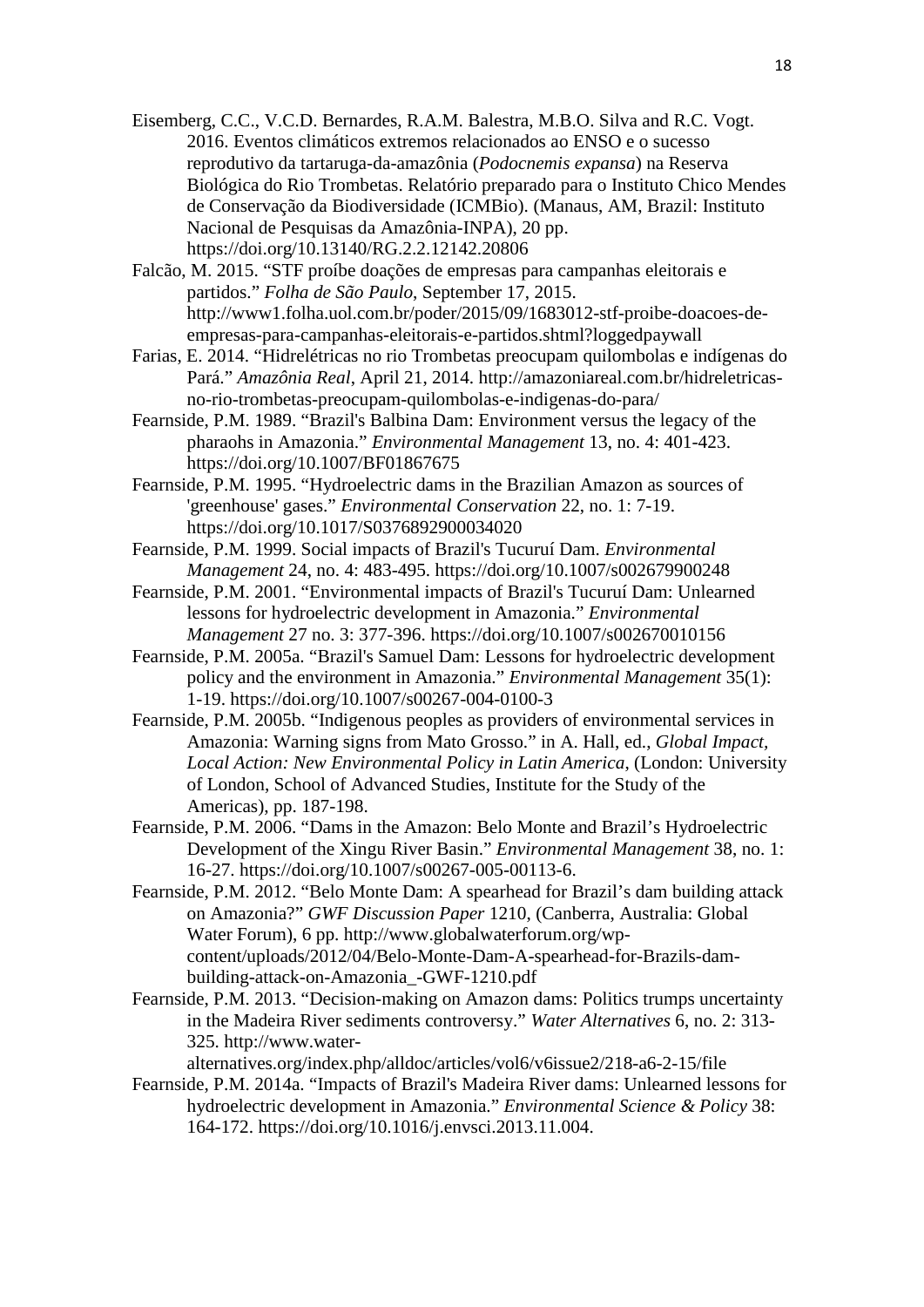- Fearnside, P.M. 2014b. "As barragens e as inundações no rio Madeira." *Ciência Hoje*  53, no. 314: 56-57. http://cienciahoje.uol.com.br/revista-ch/2014/314/barragense-inundacoes-no-rio-madeira
- Fearnside, P.M. 2014c. "Brazil's Madeira River dams: A setback for environmental policy in Amazonian development." *Water Alternatives* 7, no.1: 156-169. http://www.water-alternatives.org/index.php/alldoc/articles/vol7/v7issue1/244 a7-1-15/file
- Fearnside, P.M. 2015a. "As barragens do rio Madeira como espada de Dâmocles." *Amazônia Real*, December 14 & 21, 2015. http://amazoniareal.com.br/asbarragens-do-rio-madeira-como-espada-de-damocles-1-mudancas-nasenchentes/; http://amazoniareal.com.br/as-barragens-do-rio-madeira-comoespada-de-damocles-2-o-risco-para-porto-velho/
- Fearnside, P.M. 2015b. "Brazil's São Luiz do Tapajós Dam: The art of cosmetic environmental impact assessments." *Water Alternatives* 8, no. 3: 373-396. http://www.water-alternatives.org/index.php/alldoc/articles/vol8/v8issue3/297 a8-3-5/file
- Fearnside, P.M. 2015c. Amazon dams and waterways: Brazil's Tapajós Basin plans. *Ambio* 44, no. 5: 426-439. https://doi.org/10.1007/s13280-015-0642-z
- Fearnside, P.M. 2016a. "Environmental and social impacts of hydroelectric dams in Brazilian Amazonia: Implications for the aluminum industry." *World Development* 77: 48-65. https://doi.org/10.1016/j.worlddev.2015.08.015
- Fearnside, P.M. 2016b. "A Hidrelétrica de São Luiz do Tapajós: 22 Pós-escrito." *Amazônia Real*, December 12, 2016. http://amazoniareal.com.br/hidreletrica-desao-luiz-do-tapajos-22-pos-escrito/
- Fearnside, P.M. 2016c. Brazilian politics threaten environmental policies. *Science* 353: 746-748. https://doi.org/10.1126/science.aag0254
- Fearnside, P.M. 2017a. "Belo Monte: Actors and arguments in the struggle over Brazil's most controversial Amazonian dam." *Die Erde* 148, no. 1: 14-26 https://doi.org/10.12854/erde-148-27
- Fearnside, P.M. 2017b. "Brazil's Belo Monte Dam: Lessons of an Amazonian resource struggle." *Die Erde* 148, nos. 2-3: 167-184. https://doi.org/10.12854/erde-148-26
- Fearnside, P.M. 2017c. "Planned disinformation: The example of the Belo Monte Dam as a source of greenhouse gases." in L.-R. Issberner and P. Lena, eds., *Brazil in the Anthropocene: Conflicts between Predatory Development and Environmental Policies*. (New York: Routledge), pp. 125-142.
- Fearnside, P.M. 2017d. "Dams with big reservoirs: Brazil's hydroelectric plans threaten its Paris climate commitments." *The Globalist*, January 29, 2017. http://www.theglobalist.com/dams-climate-change-global-warming-brazil-parisagreement/
- Fearnside, P.M. 2017e. "Amazon dam defeats Brazil's environment agency." *Mongabay*, September 20, 2017. https://news.mongabay.com/2017/09/amazondam-defeats-brazils-environment-agency-commentary/
- Fearnside, P.M. 2017f. "Environmental nightmare for the Amazon." *Alert*, August 22, 2017. http://alert-conservation.org/issues-researchhighlights/2017/8/22/environmental-nightmare-for-the-amazon

Fearnside, P.M. 2017g. "Indigenous lands at risk, as Amazon sellout by Brazil's Temer continues." *Mongabay,* November 6, 2017. https://news.mongabay.com/2017/11/indigenous-lands-at-risk-as-amazon-

sellout-by-brazils-temer-continues-commentary/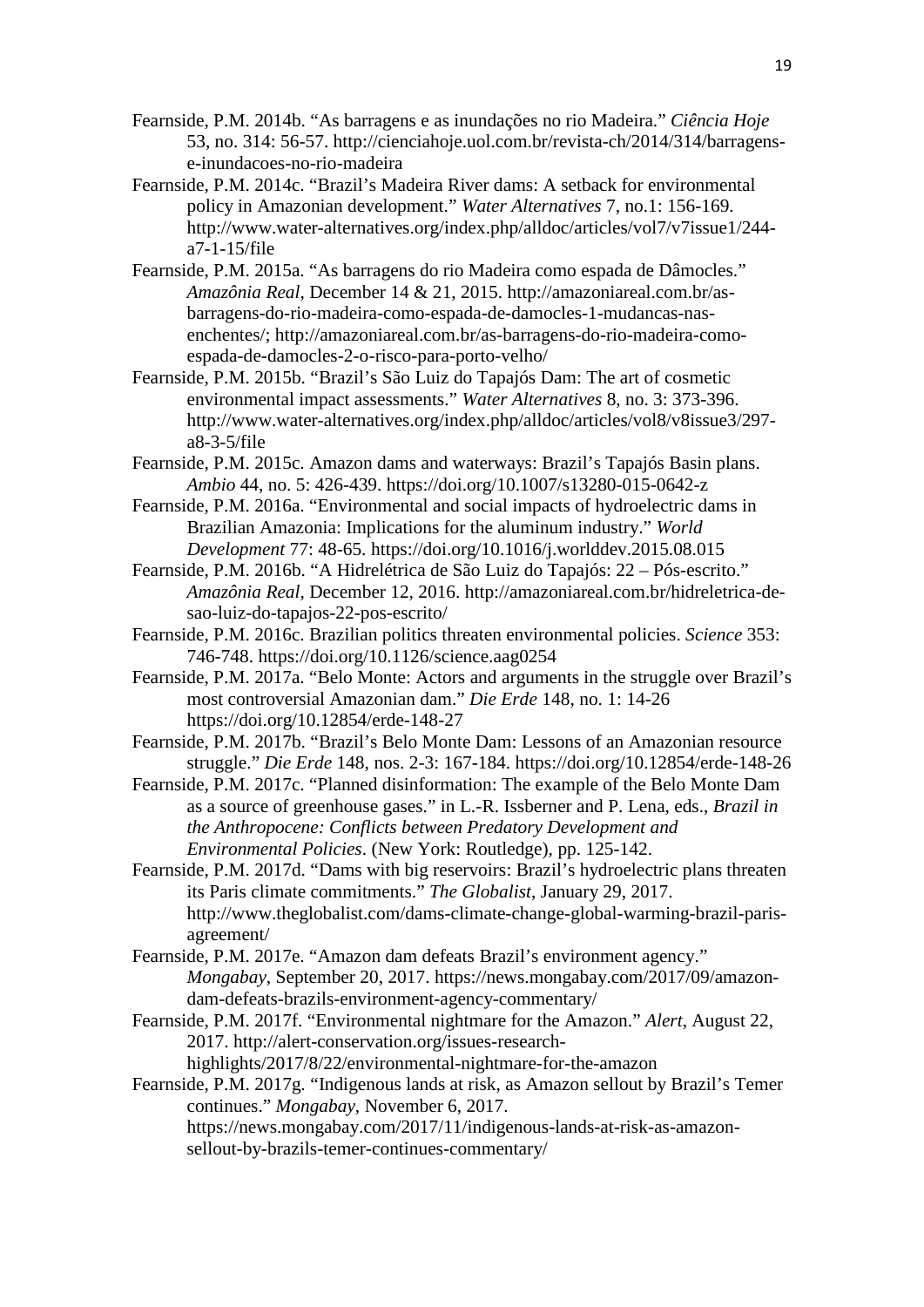- Fearnside, P.M. 2018a. "Challenges for sustainable development in Brazilian Amazonia." *Sustainable Development* 26(2): 141-149. https://doi.org/10.1002/sd.1725
- Fearnside, P.M. 2018b. "Possível mudança na política sobre barragens amazônicas." *Amazônia Real*, January 9, 2018*.* http://amazoniareal.com.br/possivel-mudancana-politica-sobre-barragens-amazonicas/
- Fearnside, P.M. and J. Ferraz. 1995. "A conservation gap analysis of Brazil's Amazonian vegetation." *Conservation Biology* 9, no. 5: 1134-1147. https://doi.org/10.1046/j.1523-1739.1995.9051134.x
- Fearnside, P.M. and A.M.R. Figueiredo. 2016. "China's influence on deforestation in Brazilian Amazonia: A growing force in the state of Mato Grosso." in R. Ray, K. Gallagher, A. López and C. Sanborn, eds., *China and Sustainable Development in Latin America: The Social and Environmental Dimension* (New York: Anthem Press), pp. 229-265.
- Fearnside, P.M. and T.E. Lovejoy. 2017. "Political attack on Amazonian protected areas." *Alert*, April 20, 2017. http://alert-conservation.org/issues-researchhighlights/2017/4/20/political-attack-on-amazonian-protected-areas
- *Folha de São Paulo.* 2013. "As margens da usina de Tucuruí, 12 mil famílias vivem sem energia." *Folha de São Paulo*, January 7, 2013, p. A-1.
- Forest Comunicações. 2016. "Trailer do documentário 'O Complexo'". *YouTube*, September 9, 2016. https://www.youtube.com/watch?v=1r53-axzV10
- Francis, T. 2017. "Delação da Odebrecht aponta irregularidades na construção das hidrelétricas do Madeira." *G1*, June 24, 2017. http://g1.globo.com/ro/rondonia/noticia/delacao-da-odebrecht-apontairregularidades-na-construcao-das-hidreletricas-do-madeira.ghtml
- Gama, P. 2013. "Maiores doadores somam gasto de R\$1 bi desde 2002. Construtores e bancos são principais financiadores de campanhas eleitorais." *Folha de São Paulo*, January 21, 2013. p. A-6. http://www1.folha.uol.com.br/fsp/poder/89730 maiores-doadoras-somam-gasto-de-r-1-bi-desde-2002.shtml
- Hirata, T. 2017. "Sete em cada dez brasileiros são contra as privatizações." *Folha de São Paulo*, December 26, 2017, p. A-11. http://www1.folha.uol.com.br/mercado/2017/12/1945999-sete-em-cada-dezbrasileiros-sao-contra-as-privatizacoes.shtml
- Hirata, T. 2018. "Custo socioambiental sobe e trava novas hidrelétricas." *Folha de São Paulo*, January 9, 2018, p. A-4. http://www1.folha.uol.com.br/mercado/2018/01/1948976-custo-ambientalcresce-e-potencial-para-novas-hidreletricas-chega-ao-fim.shtml
- ILO (International Labor Organization). 1989. C169 Indigenous and Tribal Peoples Convention, 1989 (No. 169). (Geneva, Switzerland: ILO). http://www.ilo.org/dyn/normlex/en/f?p=normlexpub:12100:0::no::p12100\_ilo\_c ode:c169
- International Rivers. 2012a. "Supreme court judge overturns suspension of Belo Monte Dam." International Rivers, August 28, 2012. http://www.internationalrivers.org/resources/supreme-court-judge-overturnssuspension-of-belo-monte-dam-7656
- International Rivers. 2012b. "Belo Monte Justice Now! Legal Campaign." *International Rivers*, November 6, 2012. https://www.internationalrivers.org/resources/belomonte-justice-now-legal-campaign-7716
- International Rivers. 2018. "Era of mega hydropower in Brazilian Amazon appears to be ending." *International Rivers*, January 4, 2018.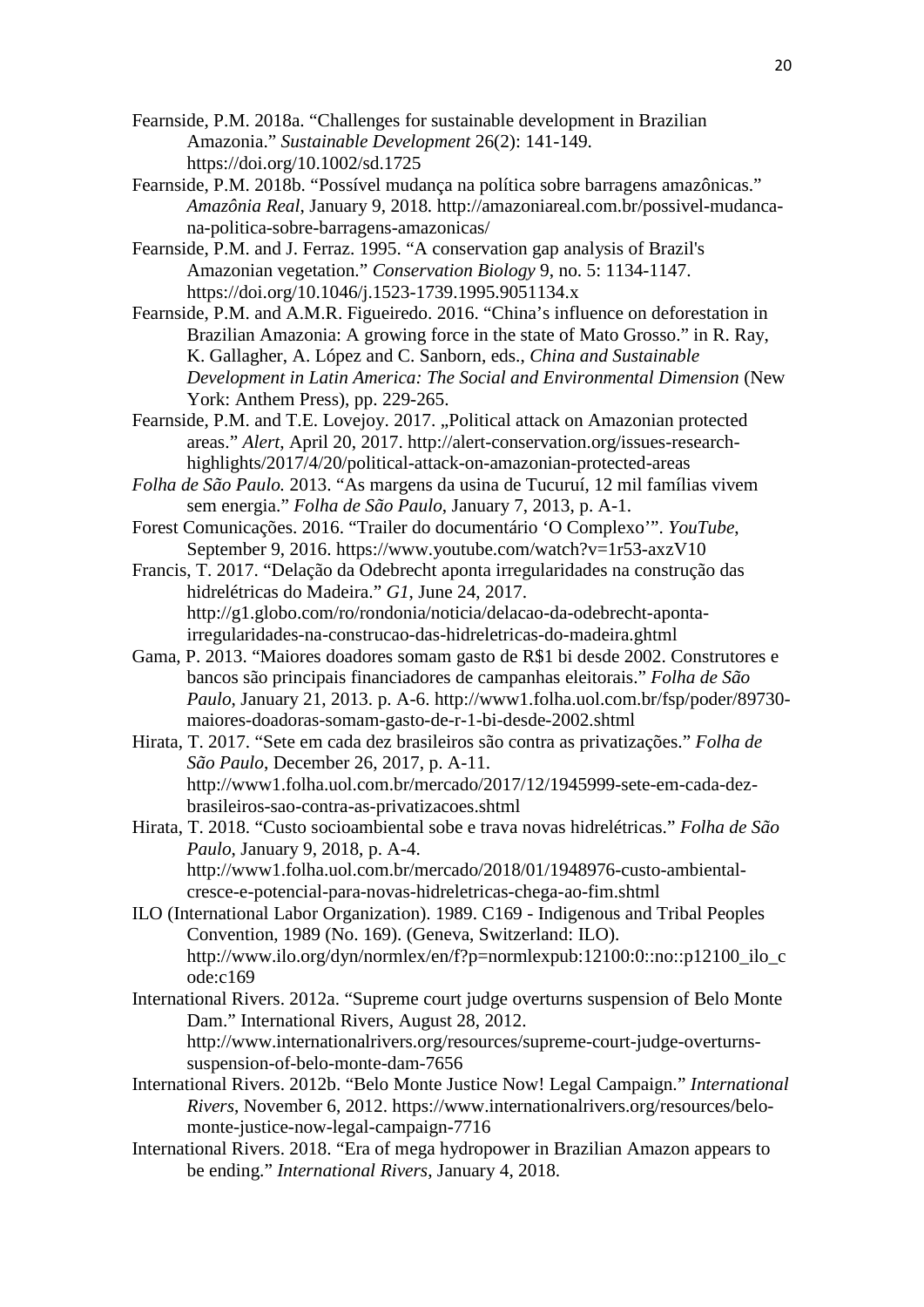https://www.internationalrivers.org/resources/press-release-era-of-megahydropower-in-brazilian-amazon-appears-to-be-over-16588

ISA (Instituto Socioambiental). 2015. Impactos da PEC 215/200 sobre os povos indígenas, populações tradicionais e o meio ambiente. (Brasília, DF, Brazil: ISA), 52 pp.

https://www.socioambiental.org/sites/blog.socioambiental.org/files/nsa/arquivos/ isa\_relatoriopec215-set2015.pdf

- ISA (Instituto Socioambiental). 2016. "Dilma veta energias renováveis não hidráulicas no Plano Plurianual." *Notícias Socioambientais*, 21 January 2016. http://www.socioambiental.org/pt-br/noticias-socioambientais/dilma-vetaenergias-renovaveis-nao-hidraulicas-no-plano-plurianual
- Leitão, M. 2010. "Belo Monte's Avatar*." International Rivers*, June 24, 2010. https://www.internationalrivers.org/resources/belo-monte%E2%80%99s-avatar-2762
- Lima, F. and L. Vettorazzo. 2018. "BNDES avisa não ter dinheiro para atender todos os pedidos da União." *Folha de São Paulo*, January 12, 2018, p. A-17. http://www1.folha.uol.com.br/mercado/2018/01/1949906-bndes-avisa-nao-terdinheiro-para-atender-todos-os-pedidos-da-uniao.shtml
- Lopes, R.J. 2011. "Datafolha indica que 80% rejeitam corte de proteção a matas."*Folha de São Paulo*, June 13, 2011. http://www1.folha.uol.com.br/ambiente/929142 datafolha-indica-que-80-rejeitam-corte-de-protecao-a-matas.shtml
- Magalhães, S.B., E. Castro and R. Britto, eds. 1996. *Energia na Amazônia Avaliação e Perspectivas Sócio-Ambientais*. (Belém, PA, Brazil: Museu Paraense Emílio Goeldi-MPEG, Universidade Federal do Pará-UFPA and Associação de Universidades Amazônicas-UNAMAZ), 2 vols., 966 pp.
- Magalhães, S.B. and M.C. da Cunha, eds. 2017. *A expulsão de Ribeirinhos em Belo Monte: Relatório da SBPC*. (São Paulo, SP, Brazuk: Sociedade Brasileira para o Progresso da Ciência-SBPC), 448 pp. http://portal.sbpcnet.org.br/livro/belomonte.pdf
- Margulis, S. and N. Untersell. 2017. "Shaping up Brazil's long-term development considering climate change impacts." in L.-R. Issberner and P. Lena, eds., *Brazil in the Anthropocene: Conflicts between Predatory Development and Environmental Policies*. (New York: Routledge), pp. 220-241.
- Milanez, F. 2016. "Zé Claudio e Maria: justiça histórica." *Carta Capital*, December 12, 2016. https://www.cartacapital.com.br/sociedade/ze-claudio-e-maria-justicahistorica
- Miotto, K. 2011. Norte Energia inicia obras de Belo Monte. *OEco*, March 9, 2011. http://www.oeco.com.br/salada-verde/24867-norte-energia-inicia-obras-de-belomonte
- Nepstad, D.C., S. Schwartzman, B. Bamberger, M. Santilli, D. Ray, P. Schlesinger, R. Lefebvre, A. Alencar, E. Prinz, G. Fiske and A Rolla. 2006. "Inhibition of Amazon deforestation and fire by parks and indigenous lands." *Conservation Biology* 20: 65-73. https://doi.org/10.1111/j.1523-1739.2006.00351.x
- Nitta, R. and L.N. Naka, eds. 2015. *Barragens do rio Tapajós: Uma avaliação crítica do Estudo e Relatório de Impacto Ambiental (EIA/RIMA) do Aproveitamento Hidrelétrico São Luiz do Tapajós.* (São Paulo, SP, Brazil: Greenpeace Brasil). 99 pp. http://greenpeace.org.br/tapajos/docs/analise-eia-rima.pdf
- Nogueira, E.M., A.M. Yanai, S.S. Vasconcelos, P.M.L.A. Graça and P.M. Fearnside. 2018a. "Brazil's Amazonian protected areas as a bulwark against regional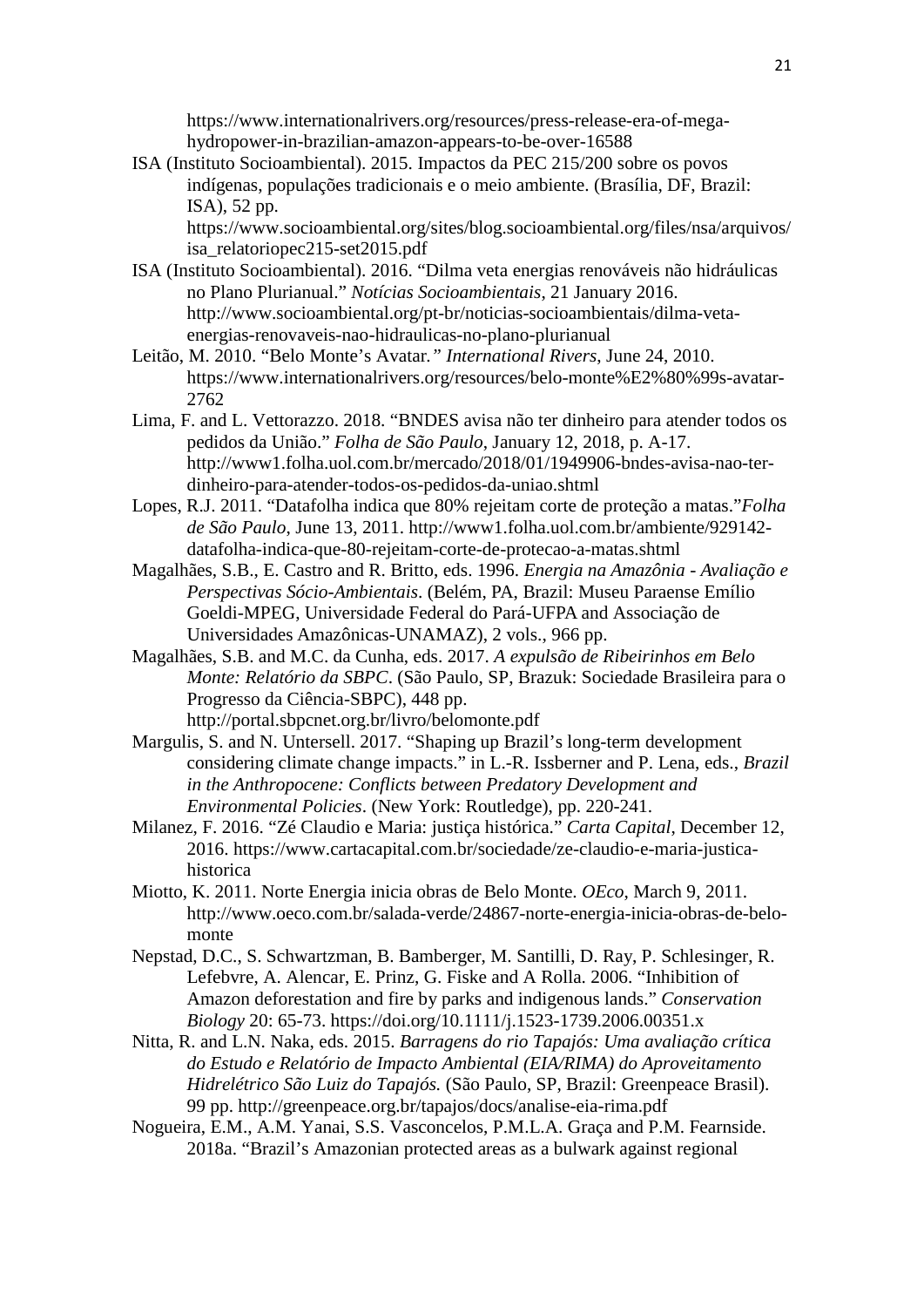climate change." *Regional Environmental Change* 18, no. 2: 573-579. https://doi.org/10.1007/s10113-017-1209-2

- Nogueira E.M., A.M. Yanai, S.S. Vasconcelos. P.M.L.A. Graça and P.M. Fearnside. 2018b. "Carbon stocks and losses to deforestation in protected areas in Brazilian Amazonia." *Regional Environmental Change* 18, no. 1: 261-270. https://doi.org/10.1007/s10113-017-1198-1
- Nunes, F. and V. Neder. 2016. "Eletrobrás quer retomar projeto de megahidrelétrica no Tapajós." *O Estado de São Paulo,* December 1, 2016. http://economia.estadao.com.br/noticias/geral,eletrobras-quer-retomar-projetode-megahidreletrica-no-tapajos,10000092046
- Palmquist, H. 2014. "Usina Teles Pires: Justiça ordena parar e governo federal libera operação, com base em suspensão de segurança." *Ponte*, November 27, 2014. http://ponte.org/usina-teles-pires-justica-ordena-parar-e-governo-federal-liberaoperacao-com-base-em-suspensao-de-seguranca/
- Peres, C. 2012. "Ayres Britto acata pedido da AGU e obras de Belo Monte são retomadas." Instituto Socioambiental (ISA), August 28, 2012. http://siteantigo.socioambiental.org/nsa/detalhe?id=3656
- Pinto, L.F. 2003. "Corrigida, começa a terceira versão da usina de Belo Monte." *Jornal Pessoal*, November 28, 2003. Available at: http://philip.inpa.gov.br/publ\_livres/Dossie/BM/Outros/Lúcio\_Flávio\_Pinto-Belo\_Monte-terceira\_versao.pdf
- Prado, A.P., S. Athayde, J. Mossa, S. Bohlman, F. Leite and A. Oliver-Smith. 2016. "How much is enough? An integrated examination of energy security, economic growth and climate change related to hydropower expansion in Brazil." *Renewable and Sustainable Energy Reviews* 53: 1132-1136. https://doi.org/10.1016/j.rser.2015.09.050
- Reese, G. and L. Jacob. 2015. "Principles of environmental justice and proenvironmental action: A two-step process model of moral anger and responsibility to act*.*" *Environmental Science & Policy* 51: 88–94. https://doi.org/10.1016/j.envsci.2015.03.011
- Reuters. 2018. Liminar põe em risco prazo de privatização da Eletrobrás; governo vai recorrer. Reuters, January 11, 2018. https://br.reuters.com/article/topNews/idBRKBN1F02FQ-OBRTP
- Rey, O. 2012. "Um olhar para as grandes perdas de energia nos sistema de transmissão elétrico brasileiro." in P.F. Moreira, ed., *Setor Elétrico Brasileiro e a*  Sustentabilidade no Século 21: Oportunidades e Desafios. 2<sup>ª</sup> ed. (Brasília, DF, Brazil: Rios Internacionais), pp. 40-44. http://www.internationalrivers.org/node/7525
- Rodrigues, F.S. and R. Ribeiro Junior. 2010. "Construção do AHE Marabá: Uma abordagem sobre opções de desenvolvimento e o seu planejamento." III Encontro Latinoamericano de Ciências Sociais e Barragens. (Belém, PA, Brazil: Universidade Federal do Pará-UFPA). http://www.ecsbarragens.ufpa.br/site/cd/ARQUIVOS/GT6-42-109- 20101111185313.pdf
- Rodrigues, R.A. and P.M. Fearnside. 2014. "Índios Waimiri-Atroari impactados por tutela privada na Amazônia Central*.*" *Novos Cadernos NAEA* 17, no. 1: 47-73. https://doi.org/10.5801/ncn.v17i1.1427
- Rojas, B. and B. Millikan. 2014. "El BNDES y el complejo hidroeléctrico Belo Monte." pp. 33-47. In: I.C. Carillo, ed. *Casos Paradigmáticos: De inversión del Banco Nacional de Desarrollo Económico y Social de Brasil (BNDES) en Sur América.*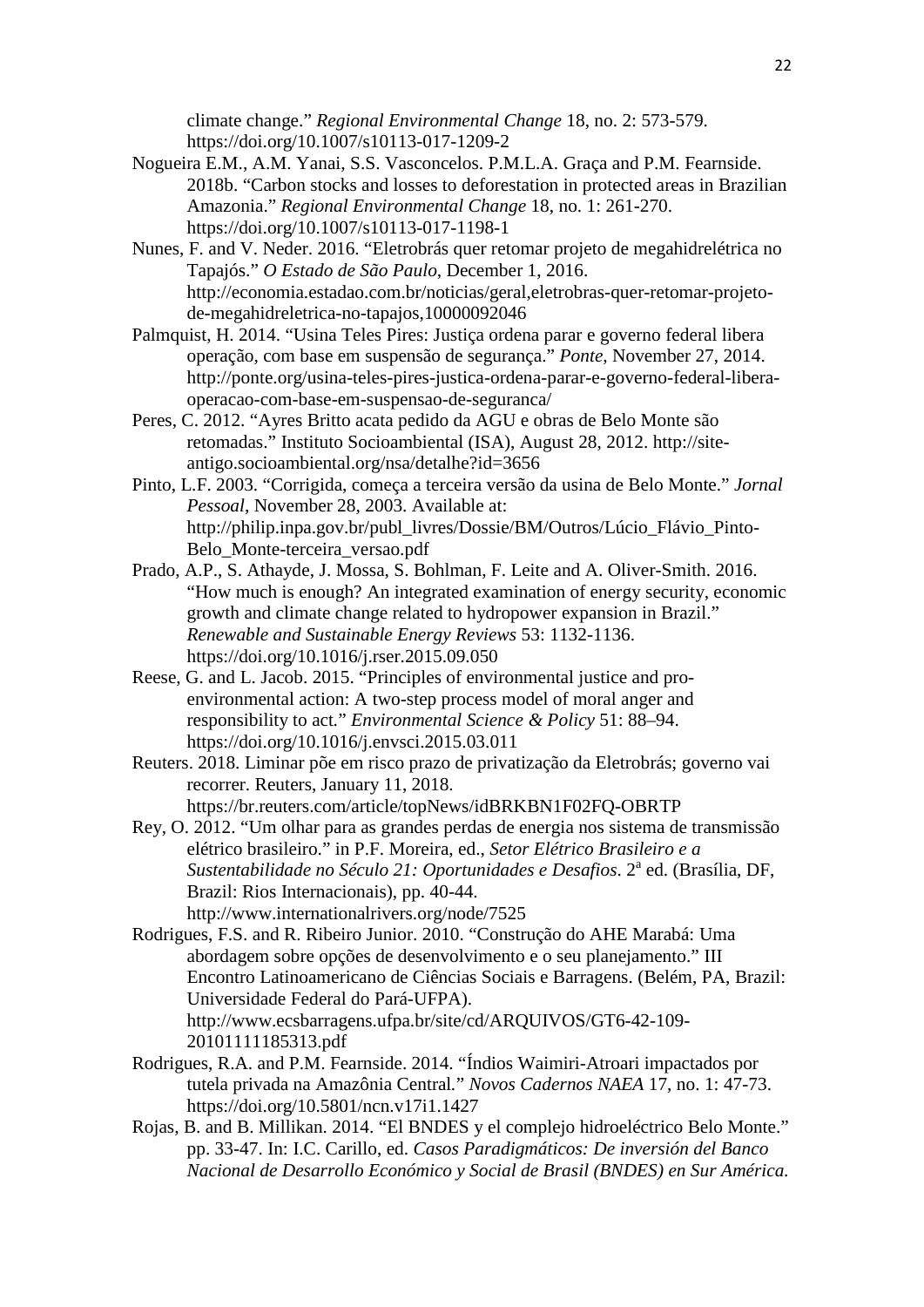*Necesidad y oportunidad para mejorar políticas*. (Lima, Peru: Derecho, Ambiente y Recursos Naturales-DAR). https://www.internationalrivers.org/files/attached-

files/137\_casos\_paradigmaticos.pdf

- Sanson, C. 2012. "Movimentos sociais repudiam Medida Provisória que diminui áreas protegidas na Amazônia." *Instituto Humanitas Unisinos* (*IHU) Notícias*. May 31, 2012. http://www.ihu.unisinos.br/noticias/510033-movimentos-sociais-eorganizacoesda-sociedade-civil-lancam-carta-de-repudio-a-medidaprovisoriaque-diminui-areas-protegidas-na-amazonia
- Schlosberg, D. 2007, *Defining Environmental Justice: Theories, Movements, and Nature*. (New York: Oxford University Press). 256 pp.

Schlosberg, D. 2013. "Theorising environmental justice: the expanding sphere of a discourse." *Environmental Politics* 22, no. 1: 37–55. https://doi.org/10.1080/09644016.2013.755387

Schlosberg, D. and D. Carruthers. 2010. "Indigenous struggles, environmental justice, and community capabilities." *Global Environmental Politics* 10, no. 4: 12- 35. https://doi.org/10.1162/GLEP\_a\_00029

- Sevá Filho, A.O. 1990. "Works on the great bend of the Xingu--A historic trauma?" In: Santos, L.A.O. and L.M.M. de Andrade, eds., *Hydroelectric Dams on Brazil's Xingu River and Indigenous Peoples*. Cultural Survival Report 30. (Cambridge, MA, U.S.A.: Cultural Survival), pp. 19-41.
- Sevá Filho, A.O. 2014. "Profanação hidrelétrica de Btyre/Xingu. Fios condutores e armadilhas (até setembro de 2012)." in de Oliveira, J.P. and C. Cohn, eds., *Belo Monte e a Questão Indígena*. (Brasília, DF, Brazil: Associação Brasileira de Antropologia-ABA), pp. 170-205. http://www.abant.org.br/file?id=1381
- Silva, H.S. 2012. "Vídeo mostra momento do confronto entre PF e índios." *You Tube*, November 9, 2012. https://www.youtube.com/watch?v=3KF-aG30khg

Silva, E.F. and A.M. Santos. 2017*.* "O caso Belo Monte: Desenvolvimento humano de povos indígenas e tecnopolítica de geração de energia." *Espaço Jurídico Journal of Law* 18, no. 1: 243-276. https://doi.org/10.18593/ejjl.v18i1.13105

Sorribas, M.V., R.C.D. Paiva, J.M. Melack, J.M. Bravo, C. Jones, L. Carvalho, E. Beighley, B. Forsberg and M.H. Costa. 2016. "Projections of climate change effects on discharge and inundation in the Amazon basin." *Climatic Change* 136, no. 3: 555-570. https://doi.org/10.1007/s10584-016-1640-2

Sposati, R. 2012*.* "Por que a Polícia Federal matou Adenilson Munduruku?" *Brasil de Fato,* November 28, 2012. https://www.brasildefato.com.br/node/11236/

- Stickler, C.M., M.T. Coe, M.H. Costa, D.C. Nepstad, D.G. McGrath, L.C. Dias, H.O. Rodrigues and B.S. Soares-Filho. 2013. Dependence of hydropower energy generation on forests in the Amazon Basin at local and regional scales. *Proceedings of the National Academy of Science USA* 110: 9601–9606. https://doi.org/10.1073/pnas.1215331110
- Switkes, G. 2001. "Leader of movement to stop Amazon dam murdered." *World Rivers Review* 16, no. 5: 13. https://www.internationalrivers.org/files/attachedfiles/wrr.v16.n5.pdf
- Teixeira, M.G.C. 1996. *Energy Policy in Latin America: Social and Environmental Dimensions of Hydropower in Amazonia*. (Aldershot, UK: Ashgate). 348 pp.

Toledo, M. 2016. "Após 5 meses, corpo de ativista é achado em lago de usina em RO." *Folha de São Paulo*, June 25, 2016, p. A-8. http://www1.folha.uol.com.br/poder/2016/06/1784814-apos-5-meses-corpo-deativista-e-achado-em-lago-da-usina-jirau-ro.shtml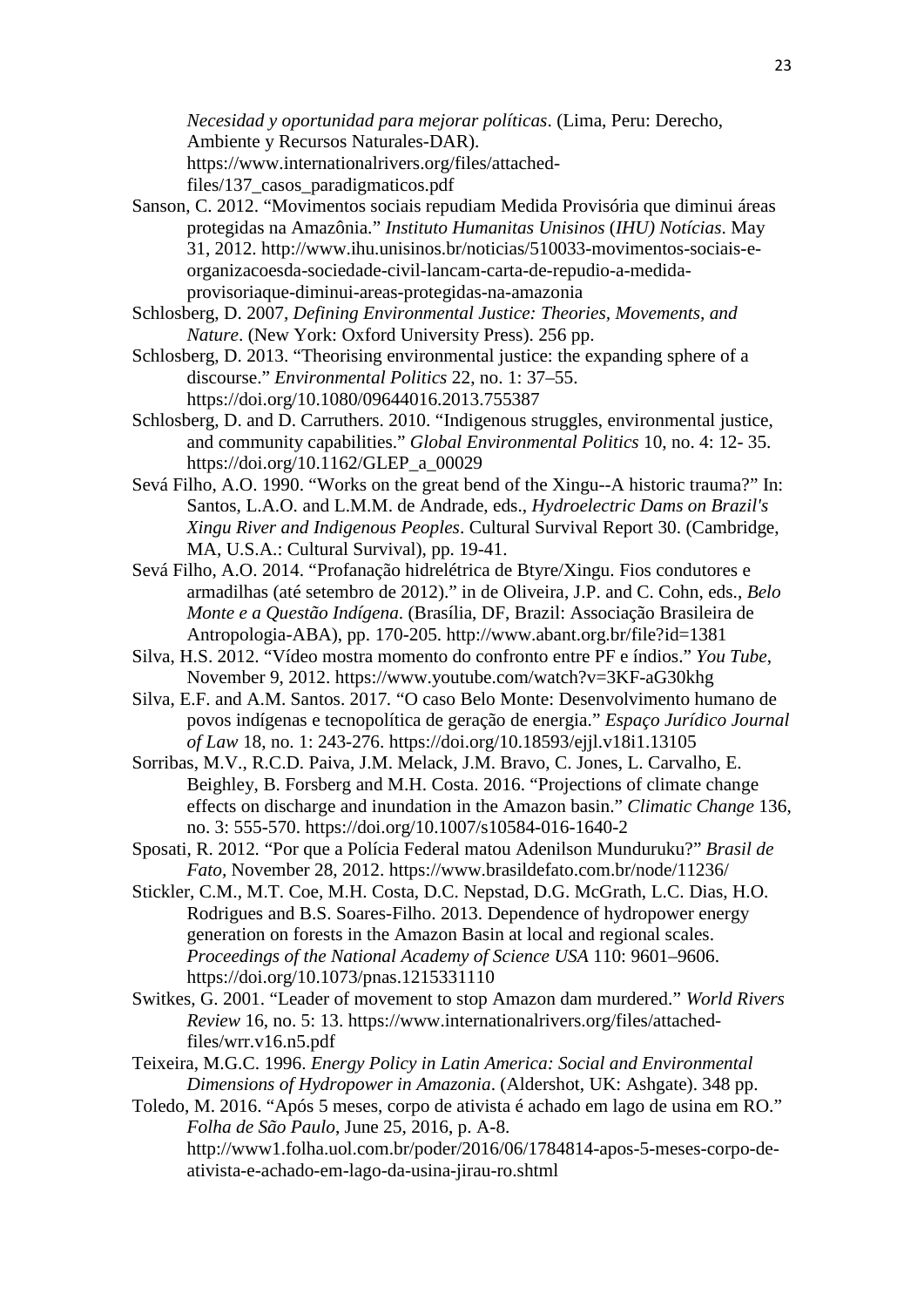- Ventura, M. 2018. "Fase de grandes hidrelétricas chega ao fim." *O Globo*, January 2, 2018. https://oglobo.globo.com/economia/fase-de-grandes-hidreletricas-chegaao-fim-22245669
- Villas-Bôas, A., B.R. Garzón, C. Reis, L. Amorim and L. Leite. 2015. *Dossiê Belo Monte: Não Há Condições para a Licença de Operação*. (Brasília, DF, Brazil: Instituto Socioambiental-ISA), 55 pp. http://t.co/zjnVPhPecW
- Vitel, C.S.M.N., P.M. Fearnside and P.M.L.A. Graça. 2009. "Análise da inibição do desmatamento pelas áreas protegidas na parte Sudoeste do Arco de desmatamento." in J.C.N. Epiphanio and L.S. Galvão, eds., *Anais XIV Simpósio Brasileiro de Sensoriamento Remoto, Natal, Brasil 2009.* (São José dos Campos, SP, Brazil: Instituto Nacional de Pesquisas Espaciais-INPE), pp. 6377-6384. http://marte.sid.inpe.br/col/dpi.inpe.br/sbsr%4080/2008/11.13.14.42/doc/6377- 6384.pdf
- Vitel, C.S.M.N., G.C. Carrero, M.C. Cenamo, M. Leroy, P.M.L.A. Graça and P.M. Fearnside. 2013. "Land-use change modeling in a Brazilian indigenous reserve: Construction a reference scenario for the Suruí REDD project." *Human Ecology* 41, no. 6: 807-826. https://doi.org/10.1007/s10745-013-9613-9
- Zucco, C. and B. Lauderdale. 2011. "Distinguishing between influences on Brazilian legislative behavior." *Legislative Studies Quarterly* 36, no. 3: 363-396. https://doi.org/10.1111/j.1939-9162.2011.00019.x

## **Figure Legend**

Figure 1: Brazil's Legal Amazon region and locations mentioned in the text. Existing dams: (1) Balbina, (2) Santo Antônio, (3) Jirau, (4) Belo Monte, (5) São Manoel, (6) Teles Pires, (7) Samuel. Planned dams: (8) Cachoeira Ribeirão, (9) Cachoeira Porteira, (10) Babaquara/Altamira, (11) São Luiz do Tapajós, (12) Jatobá, (13) Chacorão, (14) Marabá.